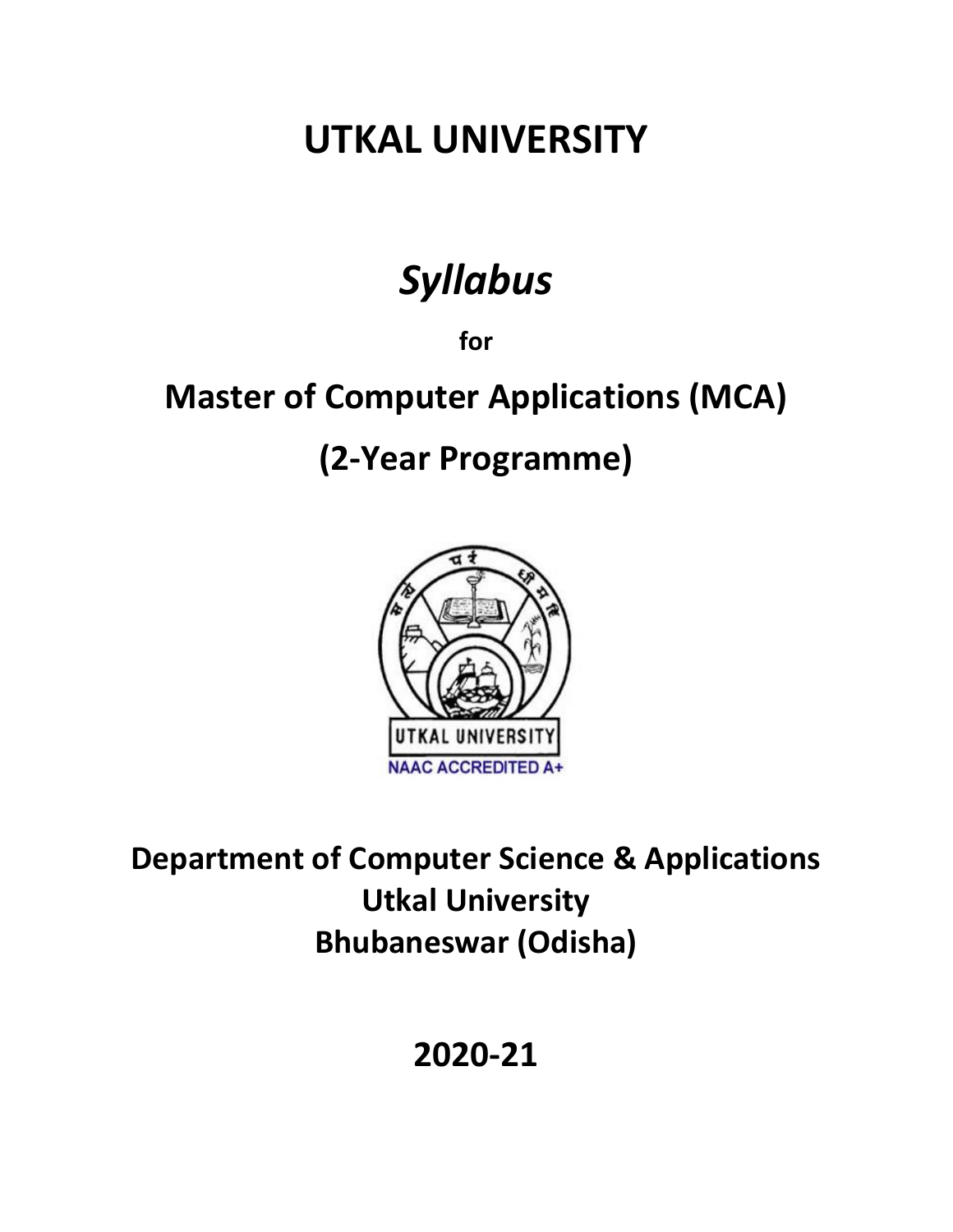# **UTKAL UNIVERSITY**

## **Syllabus for Masters of Computer Applications (MCA) (Applicable for Students Taking Admission from the Session 2020-21)**

## **Objective of the Course**

The objective of the MCA curriculum is to equip the students with the ability to analyse varieties of real-life problems and develop computer based solutions for effectiveness and efficiency. Keeping in view the requirements of the evolving software industry and also to provide a foundation for higher studies in Computer Science, effort has been made in the choice of subjects to balance between theory and practical aspects of Computer Science. On successful completion of this course a student can find a career in software industries, corporate sectors, or Government Organizations as a technical professional or pursue research in the core areas of Computer Science and Applications.

## **Eligibility Criteria**

The candidate should have passed BCA/ Bachelor Degree in Computer Science Engineering or equivalent Degree OR Passed B.Sc./ B.Com./ B.A. with Mathematics at 10+2 level or at Graduation Level (with additional bridge courses if required). Obtained at least 50% marks (45% marks in case of candidates belonging to reserved category) in the qualifying Examination.

| <b>Syllabus for Masters of Computer Applications (MCA)</b> |                                               |                  |          |                |  |
|------------------------------------------------------------|-----------------------------------------------|------------------|----------|----------------|--|
| <b>PAPER ID</b>                                            | <b>PAPER TITLE</b>                            | <b>FULL MARK</b> |          | <b>CREDIT</b>  |  |
|                                                            |                                               | Mid-Term         | End-Term |                |  |
| <b>FIRST SEMESTER</b>                                      |                                               |                  |          |                |  |
| $MCA-1.1$                                                  | Mathematical<br>Foundations<br>Computer<br>οf | 30               | 70       | $\overline{4}$ |  |
|                                                            | Science                                       |                  |          |                |  |
| $MCA-1.2$                                                  | Data and File Structures                      | 30               | 70       | $\overline{a}$ |  |
| $MCA-1.3$                                                  | Computer System Architecture                  | 30               | 70       | $\overline{a}$ |  |
| $MCA-1.4$                                                  | Theory of Computation                         | 30               | 70       | 4              |  |
| $MCA-1.5$                                                  | <b>Computer Network</b>                       | 30               | 70       | 4              |  |
| $MCA-1.6$                                                  | Data and File Structures Lab                  |                  | 50       | $\overline{2}$ |  |
| $MCA-1.7$                                                  | <b>Computer Network Lab</b>                   |                  | 50       | $\overline{2}$ |  |
| <b>SECOND SEMESTER</b>                                     |                                               |                  |          |                |  |
| $MCA-2.1$                                                  | Data Base Systems                             | 30               | 70       | 4              |  |
| $MCA-2.2$                                                  | Algorithms Design and Analysis                | 30               | 70       | 4              |  |
| $MCA-2.3$                                                  | <b>Operating Systems</b>                      | 30               | 70       | $\overline{a}$ |  |
| $MCA-2.4$                                                  | Artificial Intelligence                       | 30               | 70       | 4              |  |
| <b>MCA-2.5</b>                                             | Cryptography and Network Security             | 30               | 70       | 4              |  |
| <b>MCA-2.6</b>                                             | Data Base Systems Lab                         |                  | 50       | $\overline{2}$ |  |
| <b>MCA-2.7</b>                                             | <b>Operating Systems Lab</b>                  |                  | 50       | $\overline{2}$ |  |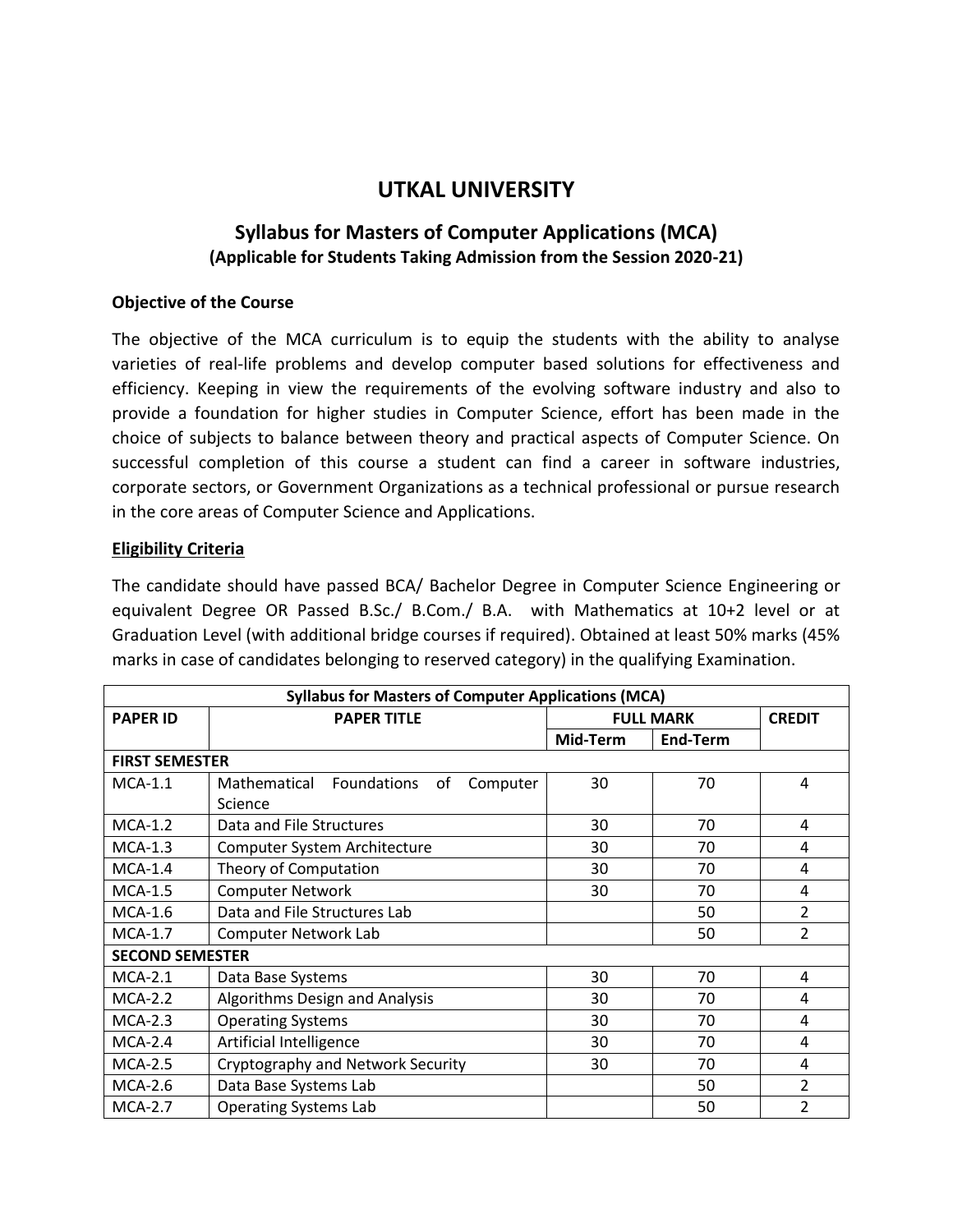|                        | <b>THIRD SEMESTER</b>            |      |        |                |  |  |  |  |
|------------------------|----------------------------------|------|--------|----------------|--|--|--|--|
| $MCA-3.1$              | Java Programming                 | 30   | 70     | 4              |  |  |  |  |
| $MCA-3.2$              | <b>Compiler Design</b>           | 30   | 70     | 4              |  |  |  |  |
| $MCA-3.3$              | Data Warehousing and Data Mining | 30   | 70     | 4              |  |  |  |  |
| $MCA-3.4$              | Software Engineering             | 30   | 70     | 4              |  |  |  |  |
| $MCA-3.5$              | Elective $-1$                    | 30   | 70     | 4              |  |  |  |  |
| $MCA-3.6$              | Java Programming Lab             |      | 50     | $\overline{2}$ |  |  |  |  |
| $MCA-3.7$              | Software Engineering Lab         |      | 50     | $\overline{2}$ |  |  |  |  |
| <b>FOURTH SEMESTER</b> |                                  |      |        |                |  |  |  |  |
| $MCA-4.1$              | Elective $-2$                    | 30   | 70     | 4              |  |  |  |  |
| $MCA-4.2$              | Elective $-3$                    | 30   | 70     | 4              |  |  |  |  |
| $MCA-4.3$              | Elective $-4$                    | 30   | 70     | 4              |  |  |  |  |
| $MCA-4.4$              | Project Work / Dissertation      |      | $300*$ | 12             |  |  |  |  |
|                        | Total                            | 2400 |        | 96             |  |  |  |  |

## **List of Elective Papers #**

 $\overline{\phantom{a}}$ 

| Elective-1      |                                                                                                      |
|-----------------|------------------------------------------------------------------------------------------------------|
| $MCA-3.5(1)$    | <b>Computer Graphics &amp; Animation</b>                                                             |
| $MCA-3.5(2)$    | Distributed System                                                                                   |
| $MCA-3.5(3)$    | <b>Wireless Sensor Networks</b>                                                                      |
| $MCA-3.5(4)$    | <b>Machine Learning</b>                                                                              |
| $MCA-3.5(5)$    | <b>Combinatorics and Graph Theory</b>                                                                |
| Elective-2      |                                                                                                      |
| $MCA-4.1(1)$    | <b>Intrusion Detection System</b>                                                                    |
| $MCA-4.1(2)$    | <b>Mobile Computing</b>                                                                              |
| $MCA-4.1(3)$    | Unix Internals                                                                                       |
| $MCA-4.1(4)$    | <b>Optimization Techniques</b>                                                                       |
| $MCA-4.1(5)$    | Human Computer Interaction                                                                           |
| Elective-3      |                                                                                                      |
| $MCA-4.2(1)$    | <b>Block Chain Technology</b>                                                                        |
| $MCA-4.2(2)$    | <b>Cloud Computing</b>                                                                               |
| $MCA-4.2(3)$    | <b>Simulation and Modeling</b>                                                                       |
| $MCA-4.2(4)$    | Data Science using Python                                                                            |
| $MCA-4.2(5)$    | <b>Bioinformatics</b>                                                                                |
| Elective-4      |                                                                                                      |
| $MCA-4.3(1)$    | Internet of Things                                                                                   |
| $MCA-4.3(2)$    | <b>Text Analysis</b>                                                                                 |
| $MCA-4.3(3)$    | <b>Digital Image Processing</b>                                                                      |
| $MCA-4.3(4)$    | <b>Network Programming</b>                                                                           |
| $MCA-4.3(5)$    | Web Design                                                                                           |
| $MCA-4.3(1)$    | Internet of Things                                                                                   |
|                 | * Mark Distribution for Project Work / Dissertation: Report (200), Presentation (50), Viva Voce (50) |
|                 | # A student can opt for only one paper from among the papers mentioned under the respective          |
| elective groups |                                                                                                      |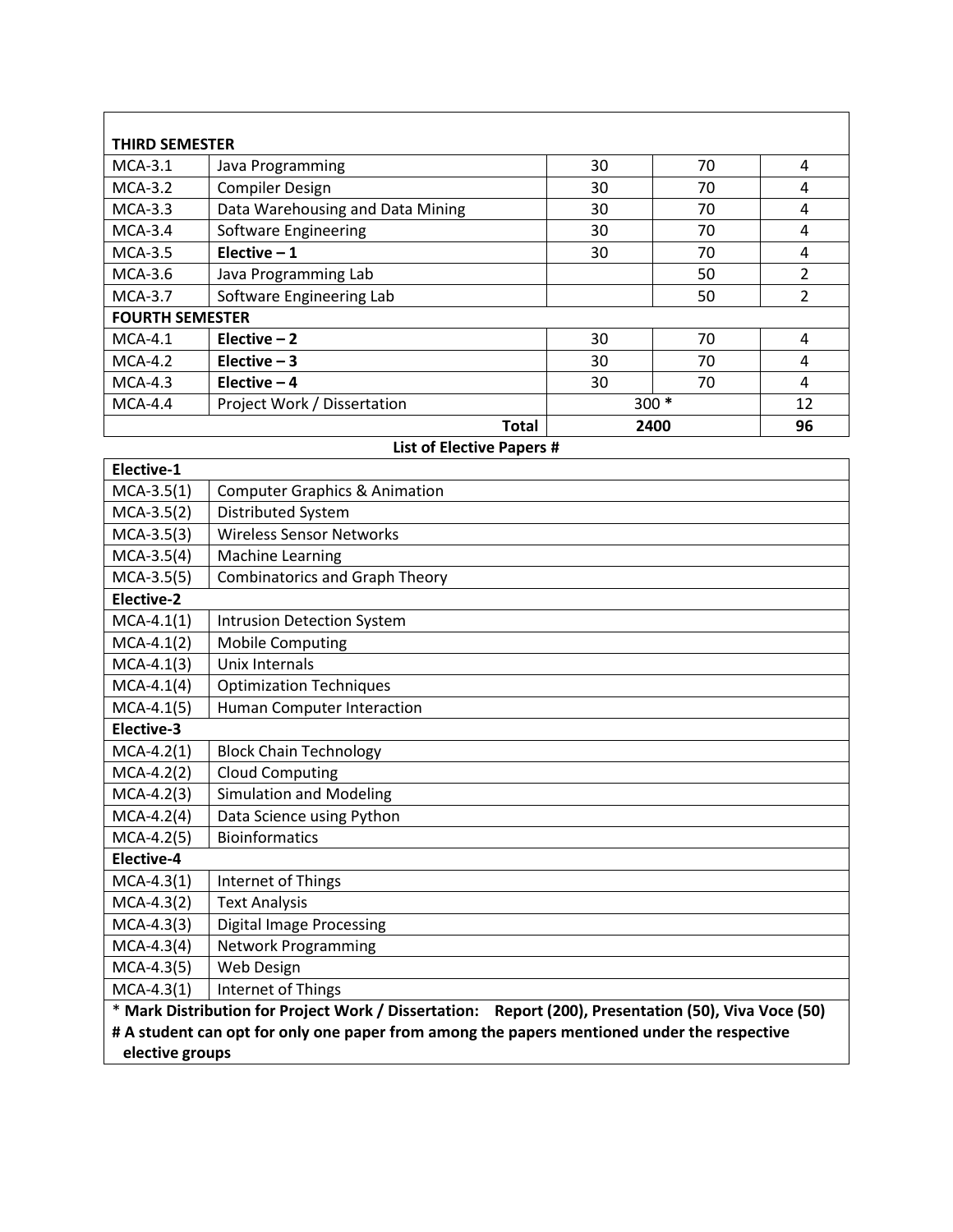## Title of the Paper: **Mathematical Foundations of Computer Science**

| Pre-Requisite: None                                                                                                                                                                                                                                                                                                          | Paper Code: MCA-1.1                                                                             | <b>Duration: 45 Lectures</b> | Credit: 4 |  |
|------------------------------------------------------------------------------------------------------------------------------------------------------------------------------------------------------------------------------------------------------------------------------------------------------------------------------|-------------------------------------------------------------------------------------------------|------------------------------|-----------|--|
| <b>OBJECTIVES</b>                                                                                                                                                                                                                                                                                                            |                                                                                                 |                              |           |  |
|                                                                                                                                                                                                                                                                                                                              | To introduce the concepts of mathematical logic, sets, relations, and functions and perform the |                              |           |  |
|                                                                                                                                                                                                                                                                                                                              | operations associated with sets, functions, and relations.                                      |                              |           |  |
| $\bullet$                                                                                                                                                                                                                                                                                                                    | To relate practical examples to the appropriate set, function, or relation model, and interpret |                              |           |  |
|                                                                                                                                                                                                                                                                                                                              | the associated operations and terminology in context.                                           |                              |           |  |
| $\bullet$                                                                                                                                                                                                                                                                                                                    | To introduce generating functions and recurrence relations.                                     |                              |           |  |
| To use Graph Theory for solving problems.                                                                                                                                                                                                                                                                                    |                                                                                                 |                              |           |  |
| <b>LEARNING OUTCOMES</b>                                                                                                                                                                                                                                                                                                     |                                                                                                 |                              |           |  |
| Upon Completing the Course, Students will be able to:                                                                                                                                                                                                                                                                        |                                                                                                 |                              |           |  |
| Apply mathematical logic to solve problems.                                                                                                                                                                                                                                                                                  |                                                                                                 |                              |           |  |
| $\bullet$                                                                                                                                                                                                                                                                                                                    | Understand sets, relations, functions, and discrete structures.                                 |                              |           |  |
| $\bullet$                                                                                                                                                                                                                                                                                                                    | Use logical notation to define and reason about fundamental mathematical concepts such as       |                              |           |  |
| sets, relations, and functions.                                                                                                                                                                                                                                                                                              |                                                                                                 |                              |           |  |
| $\bullet$                                                                                                                                                                                                                                                                                                                    | Formulate problems and solve recurrence relations.                                              |                              |           |  |
| $\bullet$                                                                                                                                                                                                                                                                                                                    | Model and solve real-world problems using graphs and trees.                                     |                              |           |  |
| UNIT-I                                                                                                                                                                                                                                                                                                                       |                                                                                                 |                              |           |  |
| Logic and Proofs: Propositional Logic, Propositional Equivalences, Predicates and Quantifiers, Nested Quantifiers,                                                                                                                                                                                                           |                                                                                                 |                              |           |  |
| Rules of Inference, Introduction to Proofs, Normal Forms, Proof Methods and Strategy, Mathematical Induction,                                                                                                                                                                                                                |                                                                                                 |                              |           |  |
| Strong Induction and Well-Ordering, Recursive Definitions and Structural Induction, Recursive Algorithms.                                                                                                                                                                                                                    |                                                                                                 |                              |           |  |
| UNIT-II<br>Basic Structures: Sets, Set Operations, Functions, Recursive Functions, Sequences and Summations. Relations:<br>Relations and their Properties, n-ary Relations and their Applications, Representing Relations, Closures of<br>Relations, Equivalence Relations, Recurrence Relations, Partial Ordering. Boolean. |                                                                                                 |                              |           |  |

#### **UNIT-III**

Algebra: Boolean Functions, Representing Boolean Functions, Logic Gates, Minimization of Circuits. Algebraic Structures & Coding Theory: The Structure of Algebras, Semi-groups, Monoids and Groups, Homomorphism, Normal Subgroups, and Congruence Relations, Rings, Integral Domains and Fields, Quotient and Product Algebras, Coding Theory. Polynomial Rings and Polynomial Codes.

#### **UNIT-IV**

Counting: Basics of Counting, The Pigeonhole Principle, Permutations and Combinations, Binomial Coefficients, Generalized Permutations and Combinations, Generating Permutations and Combinations. Advanced Counting Techniques, Applications of Inclusion-Exclusion, Discrete probability, Conditional probability, Bayes' Theorem.

#### **UNIT-V**

Graphs: Graphs and Graph Models, Graph Terminology and Special Types of Graphs, Havel-Hakimi Theorem, Representing Graphs and Graph Isomorphism, Connectivity, Cut-Sets, Euler and Hamiltonian Paths, Shortest-Path Problem, Planar Graphs, Graph Coloring, Network Flows.

#### Reference Books:

- 1. Kenneth H Rosen, Discrete Mathematics & Its Applications, McGraw-Hill. 7/e.
- 2. J. L. Hein, Discrete Structures, Logic, and Computability, 3rd Edition, Jones and Bartlett Publishers, 2009
- 3. C.L. Liu , D.P. Mahopatra, Elements of Discrete mathematics, 2nd Edition , Tata McGraw Hill, 1985
- 4. M. O. Albertson and J. P. Hutchinson, Discrete Mathematics with Algorithms, John wiley Publication, 1988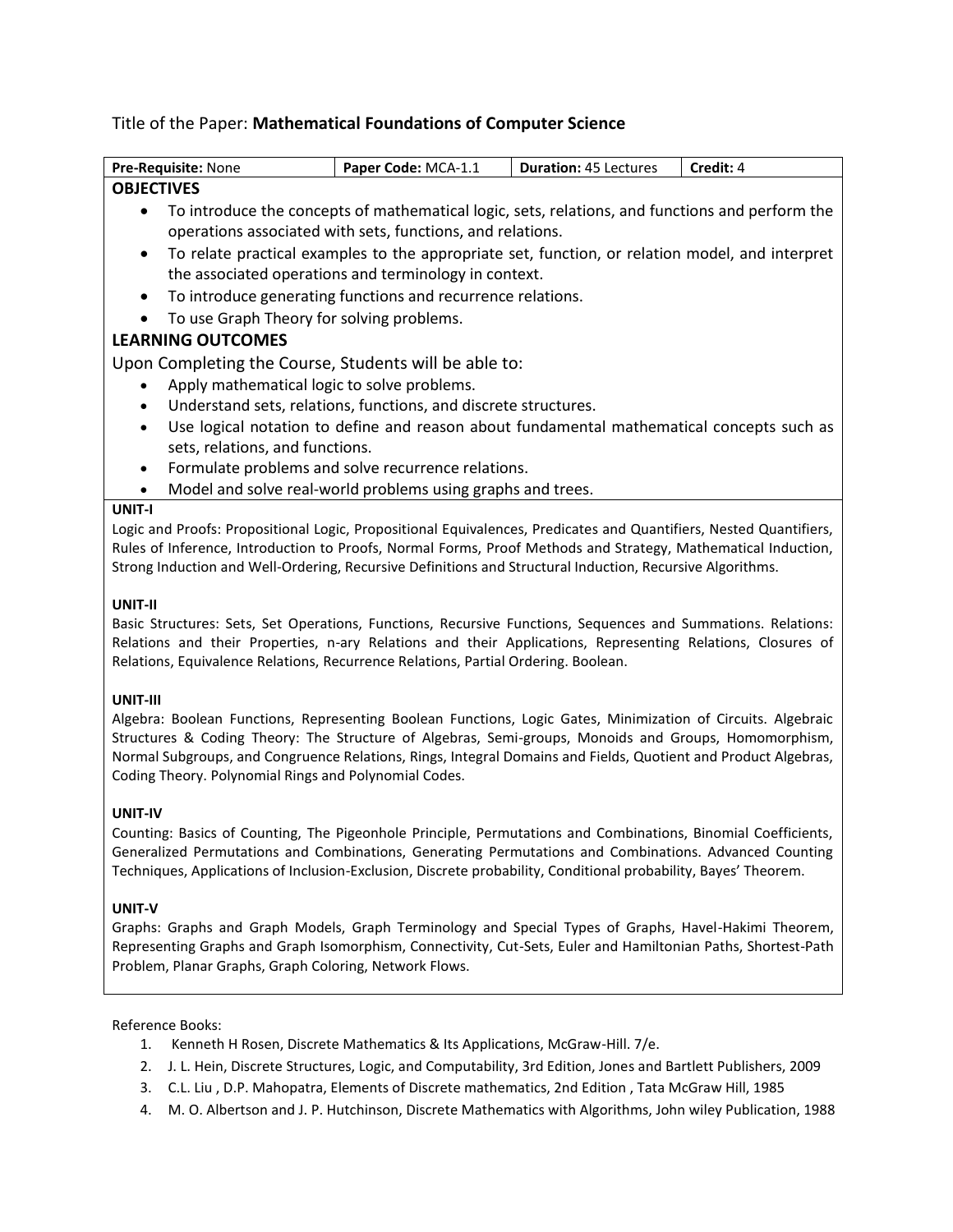## Title of the Paper: **Data and File Structures**

| Pre-Requisite: None                                                                                                                                                                                                                    | Paper Code: MCA-1.2                                                                   | <b>Duration: 45 Lectures</b> | Credit: 4 |  |
|----------------------------------------------------------------------------------------------------------------------------------------------------------------------------------------------------------------------------------------|---------------------------------------------------------------------------------------|------------------------------|-----------|--|
| <b>OBJECTIVES</b>                                                                                                                                                                                                                      |                                                                                       |                              |           |  |
| $\bullet$                                                                                                                                                                                                                              | To understand the fundamentals of different data structure.                           |                              |           |  |
| $\bullet$                                                                                                                                                                                                                              | To provide the knowledge of basic data structures and their implementations           |                              |           |  |
| $\bullet$                                                                                                                                                                                                                              | To understand importance of data structures in context of writing efficient programs. |                              |           |  |
| $\bullet$                                                                                                                                                                                                                              | To have a mathematical foundation in analysis of algorithm.                           |                              |           |  |
| <b>LEARNING OUTCOMES</b>                                                                                                                                                                                                               |                                                                                       |                              |           |  |
| Upon Completing the Course, Students will be able to:                                                                                                                                                                                  |                                                                                       |                              |           |  |
| $\bullet$                                                                                                                                                                                                                              | Learn the basic types for data structure, implementation and application.             |                              |           |  |
| ٠                                                                                                                                                                                                                                      | Know the strength and weakness of different data structures.                          |                              |           |  |
| $\bullet$                                                                                                                                                                                                                              | Use the appropriate data structure in context of solution of given problem.           |                              |           |  |
| $\bullet$                                                                                                                                                                                                                              | Develop programming skills which require solving given problem                        |                              |           |  |
| UNIT-I                                                                                                                                                                                                                                 |                                                                                       |                              |           |  |
| Introduction and Overview: Definitions, Concept of Data Structures, Overview of Data Structures, Implementation                                                                                                                        |                                                                                       |                              |           |  |
| of Data Structures, ADT, Arrays: Terminology, One-Dimensional Array, Multi-Dimensional Arrays, Pointer Arrays.                                                                                                                         |                                                                                       |                              |           |  |
| Linked Lists: Single Linked List, Circular Linked List, Double Linked List, Circular Double Linked List, Application of                                                                                                                |                                                                                       |                              |           |  |
| Linked Lists, Memory Representation, Boundary Tag System, De-allocation Strategy, Buddy System, Compaction.                                                                                                                            |                                                                                       |                              |           |  |
| UNIT-II<br>Stacks: Definition, Representation of Stack (Array, Linked List), Operations on Stacks, Applications of Stack                                                                                                               |                                                                                       |                              |           |  |
| (Evaluation of Arithmetic Expressions, Code Generation, Implementation of Recursion, Factorial Calculation, Quick                                                                                                                      |                                                                                       |                              |           |  |
| Sort, Tower of Hanoi, Activation Record Management).                                                                                                                                                                                   |                                                                                       |                              |           |  |
| Queues: Definition, Representation of Queues (Array, Linked List), Circular Queue, Dequeue, Priority Queue,                                                                                                                            |                                                                                       |                              |           |  |
| Application of Queues (Simulation, CPU Scheduling in Multiprogramming Environment, Round Robin Algorithm).                                                                                                                             |                                                                                       |                              |           |  |
| UNIT-III                                                                                                                                                                                                                               |                                                                                       |                              |           |  |
| Binary Trees - Binary Tree Representations - node representation, internal and external nodes, implicit array                                                                                                                          |                                                                                       |                              |           |  |
| representation - Operations on binary trees - Binary tree Traversals - Binary search trees- insertion, deletion,<br>find, Types of Binary Trees (Expression Tree, Binary Search Tree, Heap Tree, Threaded Binary Trees, Height         |                                                                                       |                              |           |  |
| Balanced Binary Tree, Weighted Binary Tree, Decision Trees).                                                                                                                                                                           |                                                                                       |                              |           |  |
| UNIT-IV                                                                                                                                                                                                                                |                                                                                       |                              |           |  |
| Data structures for disjoint sets-Red-black trees - insertion and deletion - B-trees - Definition, insertion, deletion                                                                                                                 |                                                                                       |                              |           |  |
| - Splay tree, Binomial heaps - operations. Graphs - Representation - Linked representation of Graphs - Graph                                                                                                                           |                                                                                       |                              |           |  |
| Traversals.                                                                                                                                                                                                                            |                                                                                       |                              |           |  |
| $UNIT -V$                                                                                                                                                                                                                              |                                                                                       |                              |           |  |
| Searching and Sorting Techniques: Selection, Bubble, Insertion, Merge, Quick, and Radix sort - Address calculation<br>- Linear search - Binary search. Fundamentals of File Structures and File Organization, File Sorting and Merging |                                                                                       |                              |           |  |
|                                                                                                                                                                                                                                        |                                                                                       |                              |           |  |
|                                                                                                                                                                                                                                        |                                                                                       |                              |           |  |
| Reference Books:                                                                                                                                                                                                                       |                                                                                       |                              |           |  |
| 1.                                                                                                                                                                                                                                     | S. Lipschutz and G.A.V. Pai, "Data Structures", Tata McGraw-Hill, 2010.               |                              |           |  |
| D. Samanta, "Classic Data Structures":, 2/e (PHI).<br>2.                                                                                                                                                                               |                                                                                       |                              |           |  |
| 3.                                                                                                                                                                                                                                     | D.S Malik, "Data Structure using C++", 2/e, Cengage Learning, 2010                    |                              |           |  |

- 4. Adam Drozdek, "Data Structures and algorithm in C++"*, 3/e*, Cengage Learning, 2012.
- 5. Robert L. Kruse, "Data Structures and Program Design in C++", Pearson.
- 6. J. P. Tremblay and P. G. Sorenson, "An Introduction to Data Structures with applications", Second Edition, Tata McGraw Hill,1981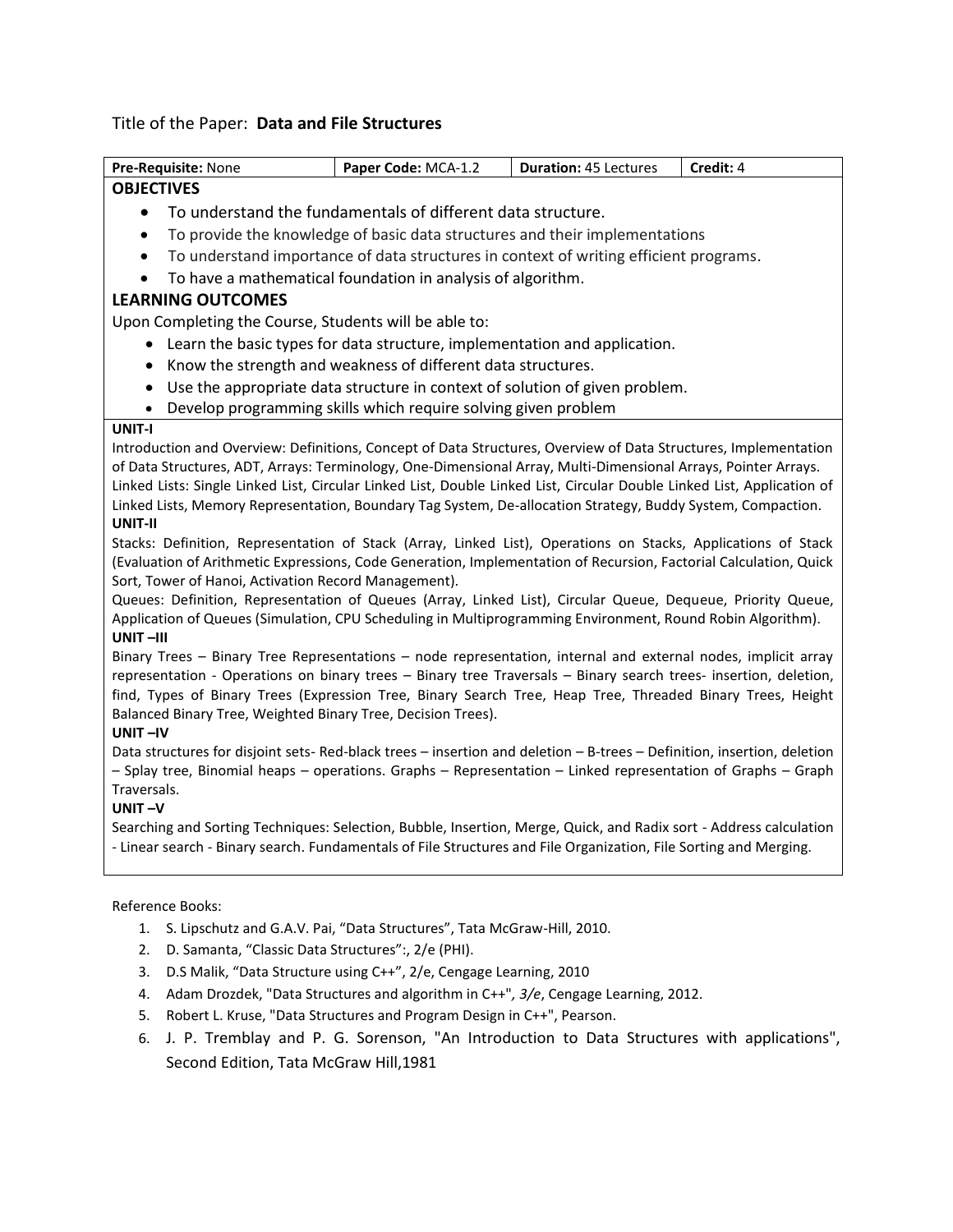# Title of the Paper: **Computer System Architecture**

| Pre-Requisite: None                                                                                                                                                                                             | Paper Code: MCA-1.3                                                                            | <b>Duration: 45 Lectures</b> | Credit: 4 |
|-----------------------------------------------------------------------------------------------------------------------------------------------------------------------------------------------------------------|------------------------------------------------------------------------------------------------|------------------------------|-----------|
| <b>OBJECTIVES</b>                                                                                                                                                                                               |                                                                                                |                              |           |
| • To understand the structure, function and characteristics of computer systems.                                                                                                                                |                                                                                                |                              |           |
| To understand the design of the various functional units and components of computers.<br>٠                                                                                                                      |                                                                                                |                              |           |
| To identify the elements of modern instructions sets & their impact on processor design.<br>$\bullet$                                                                                                           |                                                                                                |                              |           |
| To explain the function of each element of a memory hierarchy in order to identify and compare<br>$\bullet$                                                                                                     |                                                                                                |                              |           |
| different methods for computer I/O.                                                                                                                                                                             |                                                                                                |                              |           |
| <b>LEARNING OUTCOMES</b>                                                                                                                                                                                        |                                                                                                |                              |           |
| Upon Completing the Course, Students will be able to:                                                                                                                                                           |                                                                                                |                              |           |
| Understand the major architectural styles and their features.                                                                                                                                                   |                                                                                                |                              |           |
| Identify outline descriptions of real processors and understand in which way their designs fit into<br>$\bullet$                                                                                                |                                                                                                |                              |           |
| the frameworks described in the course.                                                                                                                                                                         |                                                                                                |                              |           |
| Understand the impact of design choices in programming based on architectural design.<br>$\bullet$                                                                                                              |                                                                                                |                              |           |
| UNIT-I                                                                                                                                                                                                          |                                                                                                |                              |           |
| Memory: Internal - External - Memory Organization - Associative - Cache – Virtual memory, Cache                                                                                                                 |                                                                                                |                              |           |
| Memory: Computer Memory System, Cache Memory Principles, Elements of Cache Design, Pentium-4 Cache                                                                                                              |                                                                                                |                              |           |
| Organization, ARM Cache Organization. Internal Memory: Semiconductor Main Memory, Error Correction,                                                                                                             |                                                                                                |                              |           |
| Advanced DRAM Organization.                                                                                                                                                                                     |                                                                                                |                              |           |
| UNIT-II                                                                                                                                                                                                         |                                                                                                |                              |           |
| External Memory: Magnetic Disk, RAID, Solid State Drivers, Optical Memory, Magnetic Tape. Input/ Output:                                                                                                        |                                                                                                |                              |           |
| External Devices, I/O Modules, Programmed I/O, Interrupt Driven I/O, Direct Memory Access, I/O Channels and<br>Processors, The External Interface (Thunderbolt & InfinBand), IBM zEnterprise 196 I/O Structure. |                                                                                                |                              |           |
| CPU: Arithmetic and Logic Unit - Instruction Sets - RISC - CISC - Instruction pipeline - Addressing modes and                                                                                                   |                                                                                                |                              |           |
| formats - Register organization - Control Unit Operation - Processor organization.                                                                                                                              |                                                                                                |                              |           |
| <b>UNIT-III</b>                                                                                                                                                                                                 |                                                                                                |                              |           |
| Instruction Sets Characteristics & Functions: Machine Instruction Characteristics, Types of Operands, Intel x86 &                                                                                               |                                                                                                |                              |           |
| ARM Data Types, Types of Operations, Inter x86 & ARM Operation Types. Instruction Sets Addressing Modes &                                                                                                       |                                                                                                |                              |           |
| Formats: Addressing Modes, x86 & ARM Addressing Modes, Instruction Formats, x86 & ARM Instruction Formats,                                                                                                      |                                                                                                |                              |           |
| Assembly Language.<br><b>UNIT-IV</b>                                                                                                                                                                            |                                                                                                |                              |           |
| Processors: Parallel - Multi-core - Mobile - Embedded - GPU and TPU, Processor Structure & Functions:                                                                                                           |                                                                                                |                              |           |
| Processor Organization, Register Organization, Instruction Cycle, Instruction Pipelining, The Processor Family, The                                                                                             |                                                                                                |                              |           |
| ARM Processor. Instruction-Level Parallelism & Superscalar Processors: Design Issues, Pentium-4, ARM Cortex-A8.                                                                                                 |                                                                                                |                              |           |
| UNIT-V                                                                                                                                                                                                          |                                                                                                |                              |           |
| Parallel Processing: Multiple Processor Organization, Symmetric Multiprocessors, Cache Coherence & MESI                                                                                                         |                                                                                                |                              |           |
| Protocol, Multi-threading & Chip Multiprocessors, Clusters, Non-uniform Memory Access, Vector Computation.                                                                                                      |                                                                                                |                              |           |
| Multicore Computers: Hardware Performance Issues, Software Performance Issues, Multicore Organization, Intel                                                                                                    |                                                                                                |                              |           |
| x86 Multicore Organization, ARM11 MPCore, IBM zEnterprise 196 Mainframe.                                                                                                                                        |                                                                                                |                              |           |
| Reference Books:                                                                                                                                                                                                |                                                                                                |                              |           |
| William Stallings: Computer Organization and Architecture. 9/e<br>1.                                                                                                                                            |                                                                                                |                              |           |
| 2.                                                                                                                                                                                                              | William Stallings, "Computer Organization and Architecture", 7 th Edition, 2006, PHI.          |                              |           |
| 3.                                                                                                                                                                                                              | Hennessy J. and Patterson D., "Computer Architecture - A Quantitative Approach", 1990,         |                              |           |
| Morgan Kaufmann.                                                                                                                                                                                                |                                                                                                |                              |           |
| 4.                                                                                                                                                                                                              | M. Morris Mano, "Computer System Architecture", 3rd Edition, Prentice-Hall of India, 2004.     |                              |           |
| 5.                                                                                                                                                                                                              | M. Morris Mano and Michael D. Ciletti, "Digital Design", 4 th Edition, 2007, Pearson Education |                              |           |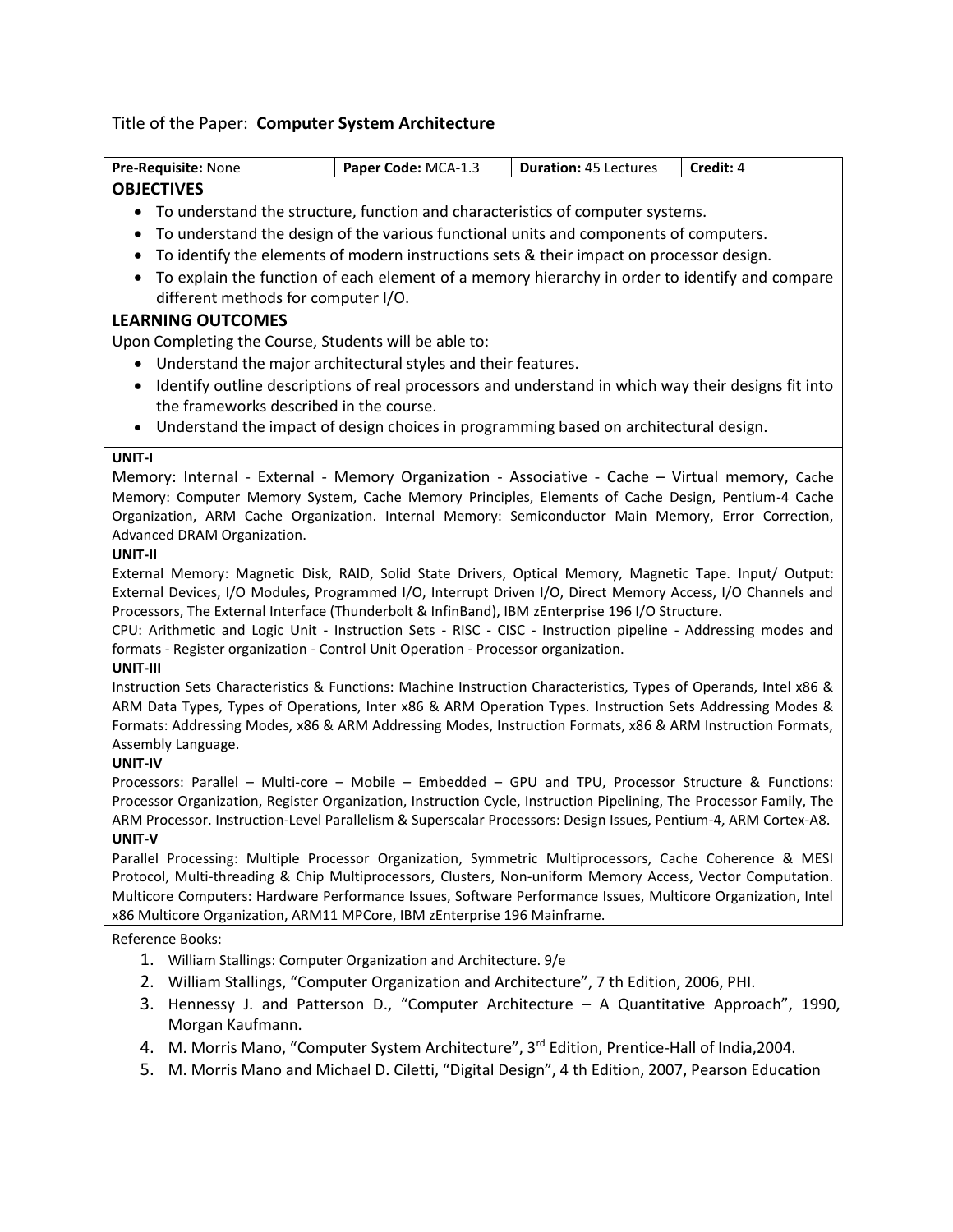# Title of the Paper: **Theory of Computation**

| Pre-Requisite: None                                                                                                                                  | Paper Code: MCA-1.4                                                                           | <b>Duration: 45 Lectures</b> | Credit: 4 |  |  |  |
|------------------------------------------------------------------------------------------------------------------------------------------------------|-----------------------------------------------------------------------------------------------|------------------------------|-----------|--|--|--|
| <b>OBJECTIVES</b>                                                                                                                                    |                                                                                               |                              |           |  |  |  |
| To learn the mathematical foundations of computation including automata theory<br>$\bullet$                                                          |                                                                                               |                              |           |  |  |  |
| $\bullet$                                                                                                                                            | To learn the theory of formal languages and grammars; the notions of algorithm, decidability, |                              |           |  |  |  |
| complexity, and computability.                                                                                                                       |                                                                                               |                              |           |  |  |  |
| $\bullet$                                                                                                                                            | To learn about how really computers works and what kind of activities can be computed         |                              |           |  |  |  |
| mechanically within a computer.                                                                                                                      |                                                                                               |                              |           |  |  |  |
| <b>LEARNING OUTCOMES</b>                                                                                                                             |                                                                                               |                              |           |  |  |  |
| Upon Completing the Course, Students will be able to:                                                                                                |                                                                                               |                              |           |  |  |  |
| • Model, compare and analyse different computational models using combinatorial methods.                                                             |                                                                                               |                              |           |  |  |  |
| • Apply rigorously formal mathematical methods to prove properties of languages, grammars and                                                        |                                                                                               |                              |           |  |  |  |
| automata.<br>• Construct algorithms for different problems and argue formally about correctness on different                                         |                                                                                               |                              |           |  |  |  |
| restricted machine models of computation.                                                                                                            |                                                                                               |                              |           |  |  |  |
| • Identify limitations of some computational models and possible methods of proving them.                                                            |                                                                                               |                              |           |  |  |  |
| • Have an overview of how the theoretical study in this course is applicable of application like                                                     |                                                                                               |                              |           |  |  |  |
| designing the compilers.                                                                                                                             |                                                                                               |                              |           |  |  |  |
|                                                                                                                                                      |                                                                                               |                              |           |  |  |  |
| UNIT-I                                                                                                                                               |                                                                                               |                              |           |  |  |  |
| Regular Language and Finite State Machine, Non-Deterministic Finite State Machine, Equivalent Automata,                                              |                                                                                               |                              |           |  |  |  |
| Regular Expression, Properties of regular languages, Pumping Lemma and its application, Minimization of Finite                                       |                                                                                               |                              |           |  |  |  |
| Automata, Decision Properties of regular languages, Linear Grammar.<br>UNIT-II                                                                       |                                                                                               |                              |           |  |  |  |
| Context Free languages and Push Down Machine, Non-Deterministic Push Down Machine, CFG and Derivation                                                |                                                                                               |                              |           |  |  |  |
| Trees, Properties of CFL, Chomsky Normal Form, Pumping Lemma CFL, Decision Properties of CFL.                                                        |                                                                                               |                              |           |  |  |  |
| UNIT-III                                                                                                                                             |                                                                                               |                              |           |  |  |  |
| Context Sensitive Languages, Turing Machine, Variants of Turing Machines, Non-Deterministic Turing machine,                                          |                                                                                               |                              |           |  |  |  |
| Enumerators, Decidable languages, Decidable problems concerning regular and context free languages. Halting<br>Problem, Post Correspondence Problem. |                                                                                               |                              |           |  |  |  |
| UNIT-IV                                                                                                                                              |                                                                                               |                              |           |  |  |  |
| Undecidable Problem, Reducibility, Undecidable problems about Turing Machine, Rice's Theorem and its                                                 |                                                                                               |                              |           |  |  |  |
| application, Mapping reducibility, Computable function                                                                                               |                                                                                               |                              |           |  |  |  |
| UNIT-V                                                                                                                                               |                                                                                               |                              |           |  |  |  |
| Complexity Theory, NP-completeness, Space Complexity, Savitch's theorem, PSPACE, PSPACE Completeness, The                                            |                                                                                               |                              |           |  |  |  |
| class L and NL, NL completeness, Intractability, Probabilistic algorithms.                                                                           |                                                                                               |                              |           |  |  |  |
|                                                                                                                                                      |                                                                                               |                              |           |  |  |  |
|                                                                                                                                                      |                                                                                               |                              |           |  |  |  |
| Reference Books:                                                                                                                                     |                                                                                               |                              |           |  |  |  |
| 1.                                                                                                                                                   | Michael Sipser, "INTRODUCTION TO THE THEORY OF COMPUTATION"                                   |                              |           |  |  |  |
| 2.<br><b>COMPUTATION"</b>                                                                                                                            | J.E. Hopcroft, R.Motwani and J.D.Ullman, "INTRODUCTION TO AUTOMATA THEORY, LANGUAGES, AND     |                              |           |  |  |  |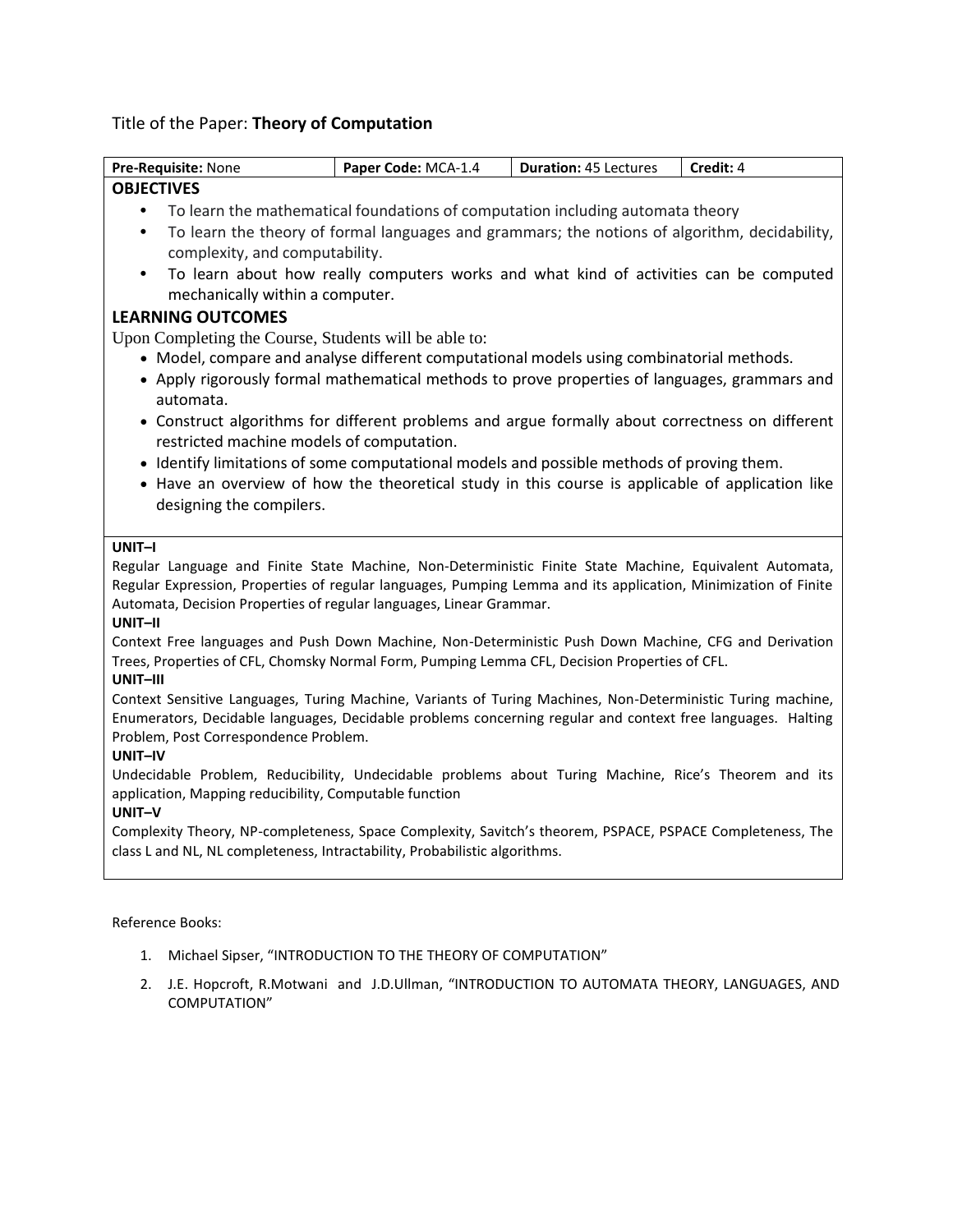# Title of the Paper: **Computer Network**

| Pre-Requisite: None                                                                                                                                                                                                              | Paper Code: MCA-1.5                                                                                                                                                                                                                                                                                                                                                                                                                                                                                                                                                                                                                                                                                  | Duration: 45 Lectures                                                                               | Credit: 4 |  |  |
|----------------------------------------------------------------------------------------------------------------------------------------------------------------------------------------------------------------------------------|------------------------------------------------------------------------------------------------------------------------------------------------------------------------------------------------------------------------------------------------------------------------------------------------------------------------------------------------------------------------------------------------------------------------------------------------------------------------------------------------------------------------------------------------------------------------------------------------------------------------------------------------------------------------------------------------------|-----------------------------------------------------------------------------------------------------|-----------|--|--|
| <b>OBJECTIVES</b>                                                                                                                                                                                                                |                                                                                                                                                                                                                                                                                                                                                                                                                                                                                                                                                                                                                                                                                                      |                                                                                                     |           |  |  |
| ٠                                                                                                                                                                                                                                | To learn about computer network organization and implementation.                                                                                                                                                                                                                                                                                                                                                                                                                                                                                                                                                                                                                                     |                                                                                                     |           |  |  |
| $\bullet$                                                                                                                                                                                                                        | To obtain a theoretical understanding of data communication and computer networks.                                                                                                                                                                                                                                                                                                                                                                                                                                                                                                                                                                                                                   |                                                                                                     |           |  |  |
|                                                                                                                                                                                                                                  | To gain practical experience in installation, monitoring, and troubleshooting of current LAN systems                                                                                                                                                                                                                                                                                                                                                                                                                                                                                                                                                                                                 |                                                                                                     |           |  |  |
| <b>LEARNING OUTCOMES</b>                                                                                                                                                                                                         |                                                                                                                                                                                                                                                                                                                                                                                                                                                                                                                                                                                                                                                                                                      |                                                                                                     |           |  |  |
| Upon Completing the Course, Students will be able to:                                                                                                                                                                            |                                                                                                                                                                                                                                                                                                                                                                                                                                                                                                                                                                                                                                                                                                      |                                                                                                     |           |  |  |
|                                                                                                                                                                                                                                  | Describe how computer networks are organized with the concept of layered approach.                                                                                                                                                                                                                                                                                                                                                                                                                                                                                                                                                                                                                   |                                                                                                     |           |  |  |
| $\bullet$                                                                                                                                                                                                                        | Describe how signals are used to transfer data between nodes.                                                                                                                                                                                                                                                                                                                                                                                                                                                                                                                                                                                                                                        |                                                                                                     |           |  |  |
| $\bullet$                                                                                                                                                                                                                        | Implement a simple LAN with hubs, bridges and switches.                                                                                                                                                                                                                                                                                                                                                                                                                                                                                                                                                                                                                                              |                                                                                                     |           |  |  |
| $\bullet$                                                                                                                                                                                                                        | Describe how packets in the Internet are delivered.                                                                                                                                                                                                                                                                                                                                                                                                                                                                                                                                                                                                                                                  |                                                                                                     |           |  |  |
| UNIT-I                                                                                                                                                                                                                           |                                                                                                                                                                                                                                                                                                                                                                                                                                                                                                                                                                                                                                                                                                      |                                                                                                     |           |  |  |
| Introduction to computer networks, Types of Computer Networks, networking principles, Layering in the Internet,                                                                                                                  |                                                                                                                                                                                                                                                                                                                                                                                                                                                                                                                                                                                                                                                                                                      |                                                                                                     |           |  |  |
| TCP/IP Protocol Suite, OSI Reference Model.                                                                                                                                                                                      |                                                                                                                                                                                                                                                                                                                                                                                                                                                                                                                                                                                                                                                                                                      |                                                                                                     |           |  |  |
| Physical Layer: Transmission Medium- Guided (wired) medium, Unguided (wireless) medium; Transmission                                                                                                                             |                                                                                                                                                                                                                                                                                                                                                                                                                                                                                                                                                                                                                                                                                                      |                                                                                                     |           |  |  |
| impairments, Channel Capacity of noisy and noiseless channels, Data and signal fundamentals, Data Encoding,                                                                                                                      |                                                                                                                                                                                                                                                                                                                                                                                                                                                                                                                                                                                                                                                                                                      |                                                                                                     |           |  |  |
| Modulation and Transmission: Line encoding schemes, Block encoding schemes, Scrambling techniques, Digital to<br>Analog, Analog to Analog, Analog to Digital. Multiplexing- Frequency division multiplexing, Time division       |                                                                                                                                                                                                                                                                                                                                                                                                                                                                                                                                                                                                                                                                                                      |                                                                                                     |           |  |  |
| multiplexing - Synchronous and Statistical time division multiplexing, Wavelength Division multiplexing.                                                                                                                         |                                                                                                                                                                                                                                                                                                                                                                                                                                                                                                                                                                                                                                                                                                      |                                                                                                     |           |  |  |
| Networking with telephone networks: Switching-circuit switching, packet switching, message switching;                                                                                                                            |                                                                                                                                                                                                                                                                                                                                                                                                                                                                                                                                                                                                                                                                                                      |                                                                                                     |           |  |  |
| Network Devices: Hubs and Repeater.                                                                                                                                                                                              |                                                                                                                                                                                                                                                                                                                                                                                                                                                                                                                                                                                                                                                                                                      |                                                                                                     |           |  |  |
| UNIT-II                                                                                                                                                                                                                          |                                                                                                                                                                                                                                                                                                                                                                                                                                                                                                                                                                                                                                                                                                      |                                                                                                     |           |  |  |
| UNIT-III                                                                                                                                                                                                                         | Data Link Layer: Link Layer Services, Framing, Error detection and Correction Techniques, Multi Access Protocols,<br>Link Layer Addressing, Point to Point Protocol, LAN Technology: Ethernet, Token Ring, FDDI, Wireless LANs-IEEE<br>802.11, ATM; ATM networks - AAL, virtual circuits, control of ATM networks, WAN Technology: Frame Relay,<br>SONET/SDH, Handling variable length data, Pulse stuffing. Concept of spreading spectrum, Frequency hopping<br>spread spectrum and Direct sequence spread spectrum, random access, random/slotted ALOHA, splitting<br>algorithms, CSMA-CD, CSMA-CA, MAC throughput analysis, Multiprotocol Label Switching.<br>Network Devices: Switches, Bridges. |                                                                                                     |           |  |  |
| Network Layer: Introduction, Virtual Circuit and Datagram Networks, Classful IP Addressing, Subnetting, CIDR,                                                                                                                    |                                                                                                                                                                                                                                                                                                                                                                                                                                                                                                                                                                                                                                                                                                      |                                                                                                     |           |  |  |
| Loopback Address, Routing Algorithms (Link State, Distance Vector, Hierarchical), Routing in the Internet (RIP,                                                                                                                  |                                                                                                                                                                                                                                                                                                                                                                                                                                                                                                                                                                                                                                                                                                      |                                                                                                     |           |  |  |
| OSPF, BGP), Broadcast and Multicast Routing Algorithms, Routers, ARP, RARP, DHCP, ICMP, Network Address                                                                                                                          |                                                                                                                                                                                                                                                                                                                                                                                                                                                                                                                                                                                                                                                                                                      |                                                                                                     |           |  |  |
| Translation (NAT), IPv6. Network Devices: Routers, Gateways.                                                                                                                                                                     |                                                                                                                                                                                                                                                                                                                                                                                                                                                                                                                                                                                                                                                                                                      |                                                                                                     |           |  |  |
| UNIT-IV                                                                                                                                                                                                                          |                                                                                                                                                                                                                                                                                                                                                                                                                                                                                                                                                                                                                                                                                                      |                                                                                                     |           |  |  |
|                                                                                                                                                                                                                                  | Transport Layer: Introduction to Transport Layer Services, Connectionless Transport: UDP, Principles of Reliable                                                                                                                                                                                                                                                                                                                                                                                                                                                                                                                                                                                     |                                                                                                     |           |  |  |
| Data Transfer, Connection Oriented Transport: TCP, Principles of Congestion Control, TCP Congestion Control,<br>Sockets, control of networks - QoS, window and rate congestion control, open and closed loop flow control, large |                                                                                                                                                                                                                                                                                                                                                                                                                                                                                                                                                                                                                                                                                                      |                                                                                                     |           |  |  |
| deviations of a queue and network;                                                                                                                                                                                               |                                                                                                                                                                                                                                                                                                                                                                                                                                                                                                                                                                                                                                                                                                      |                                                                                                     |           |  |  |
| UNIT-V                                                                                                                                                                                                                           |                                                                                                                                                                                                                                                                                                                                                                                                                                                                                                                                                                                                                                                                                                      |                                                                                                     |           |  |  |
| Application Layer: Web and HTTP, Domain Name Space (DNS), Electronic Mail (SMTP, MIME, IMAP, POP3), File                                                                                                                         |                                                                                                                                                                                                                                                                                                                                                                                                                                                                                                                                                                                                                                                                                                      |                                                                                                     |           |  |  |
| Transfer Protocol, RPC, Cryptography.                                                                                                                                                                                            |                                                                                                                                                                                                                                                                                                                                                                                                                                                                                                                                                                                                                                                                                                      |                                                                                                     |           |  |  |
| <b>Recommended Books:</b>                                                                                                                                                                                                        |                                                                                                                                                                                                                                                                                                                                                                                                                                                                                                                                                                                                                                                                                                      |                                                                                                     |           |  |  |
| 1.                                                                                                                                                                                                                               | "Data and Computer Communication", by William Stallings, 9th Edition, Pearson Education, 2011                                                                                                                                                                                                                                                                                                                                                                                                                                                                                                                                                                                                        |                                                                                                     |           |  |  |
| 2.                                                                                                                                                                                                                               | "Computer Networks", by Andrew S. Tanenbaum, 4th Edition, Prentice Hall India, 2003                                                                                                                                                                                                                                                                                                                                                                                                                                                                                                                                                                                                                  |                                                                                                     |           |  |  |
| $\mathbf{C}$                                                                                                                                                                                                                     |                                                                                                                                                                                                                                                                                                                                                                                                                                                                                                                                                                                                                                                                                                      | "Computer Networks: A Systems Annroach" by Larry L. Deterson and Deter S. Davie 4th Edition, Mergan |           |  |  |

3. "Computer Networks: A Systems Approach", by Larry L. Peterson and Peter S. Davie,4th Edition, Morgan Kauffman Publishers, 2007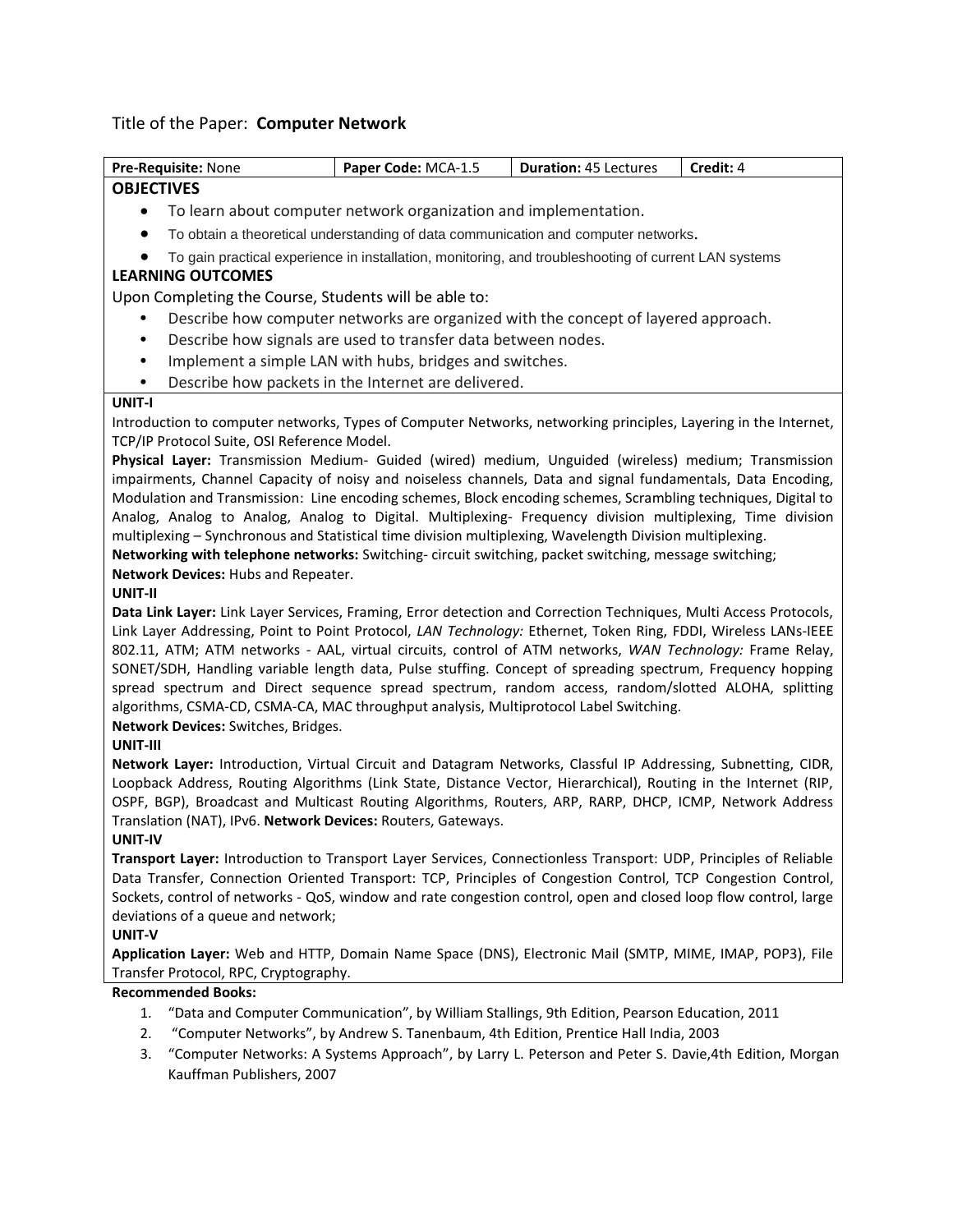## Title of the Paper: **Data and File Structures Lab**

| Pre-Requisite: None                                                                      | Paper Code: MCA-1.6                                                                   | <b>Duration: 90 Lectures</b> | Credit: 2 |  |
|------------------------------------------------------------------------------------------|---------------------------------------------------------------------------------------|------------------------------|-----------|--|
| <b>OBJECTIVES</b>                                                                        |                                                                                       |                              |           |  |
|                                                                                          | To provide the knowledge of basic data structures and their implementations           |                              |           |  |
|                                                                                          | To understand importance of data structures in context of writing efficient programs. |                              |           |  |
| <b>LEARNING OUTCOMES</b>                                                                 |                                                                                       |                              |           |  |
| Upon Completing the Course, Students will be able to:                                    |                                                                                       |                              |           |  |
| Learn the basic types for data structure, implementation and application.                |                                                                                       |                              |           |  |
| Know the strength and weakness of different data structures.<br>$\bullet$                |                                                                                       |                              |           |  |
| Use the appropriate data structure in context of solution of given problem.<br>$\bullet$ |                                                                                       |                              |           |  |
| Develop programming skills which require solving given problems.                         |                                                                                       |                              |           |  |
| <b>List of Experiments:</b>                                                              |                                                                                       |                              |           |  |
| 1. Array implementation of Stack and Queue ADTs                                          |                                                                                       |                              |           |  |
| Array implementation of List ADT<br>2.                                                   |                                                                                       |                              |           |  |
| 3.                                                                                       | Linked list implementation of List, Stack and Queue ADTs                              |                              |           |  |
| Applications of List, Stack and Queue ADTs<br>4.                                         |                                                                                       |                              |           |  |
| Implementation of Binary Trees and operations of Binary Trees<br>5.                      |                                                                                       |                              |           |  |
| Implementation of Binary Search Trees<br>6.                                              |                                                                                       |                              |           |  |
| Implementation of AVL Trees<br>7.                                                        |                                                                                       |                              |           |  |
| Implementation of Heaps using Priority Queues.<br>8.                                     |                                                                                       |                              |           |  |
| Graph representation and Traversal algorithms<br>9.                                      |                                                                                       |                              |           |  |
| 10. Applications of Graphs                                                               |                                                                                       |                              |           |  |
| 11. Implementation of searching and sorting algorithms                                   |                                                                                       |                              |           |  |
| 12. Hashing - any two collision techniques                                               |                                                                                       |                              |           |  |
|                                                                                          |                                                                                       |                              |           |  |
| Reference Books:                                                                         |                                                                                       |                              |           |  |

- 1. Robert L. Kruse, "Data Structures and Program Design in C++", Pearson publication.
- 2. D. Samanta, "Classic Data Structures":, 2/e (PHI).
- 3. Niklaus Wirth, "Algorithm + Data structure=Program", Prentice Hall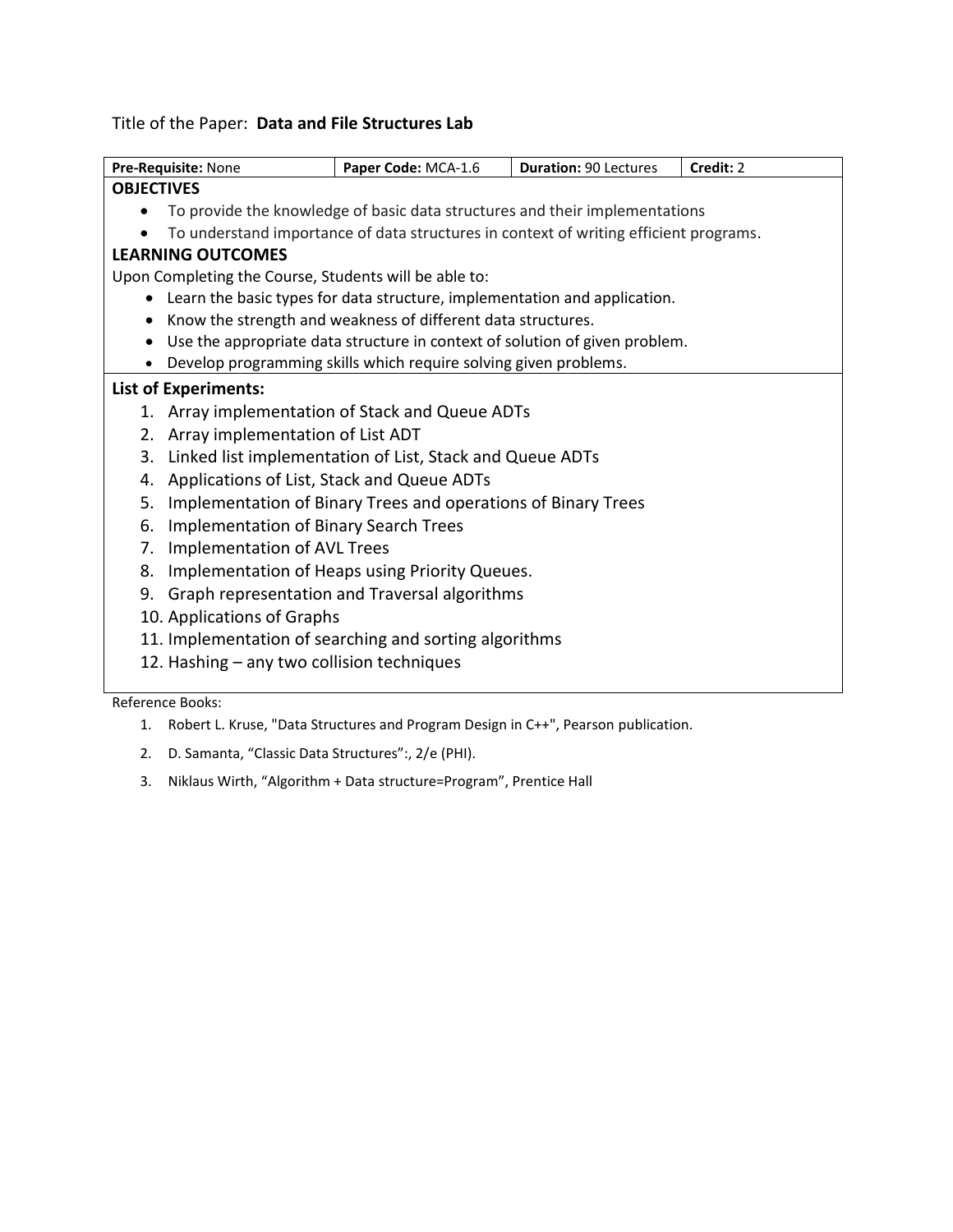# Title of the Paper: **Computer Network Lab**

| <b>OBJECTIVES</b><br>To learn how do computers and terminals actually communicate with each other.<br>$\bullet$<br>To understand the parts of a communication network and how they work together.<br>$\bullet$<br><b>LEARNING OUTCOMES</b><br>Upon Completing the Course, Students will be able to:<br>Understand network layers, structure/format and role of each network layer.<br>Able to design and implement various network applications such as data transmission between<br>$\bullet$<br>client and server, file transfer, real-time multimedia transmission.<br>Understand the various Routing Protocols/Algorithms and Internetworking.<br>$\bullet$<br><b>List of Experiments:</b><br>Implement the data link layer framing methods such as character, character-stuffing and bit<br>1.<br>stuffing.<br>2.<br>Write a program to compute CRC code for the polynomials CRC-12, CRC-16 and CRC CCIP.<br>Develop a simple data link layer that performs the flow control using the sliding window<br>3.<br>protocol, and loss recovery using the Go-Back-N mechanism.<br>Implement Dijsktra's algorithm to compute the shortest path through a network<br>4.<br>Take an example subnet of hosts and obtain a broadcast tree for the subnet.<br>5.<br>Implement distance vector routing algorithm for obtaining routing tables at each node.<br>6.<br>7. Implement data encryption and data decryption.<br>8. Write a program for congestion control using Leaky bucket algorithm.<br>9. Write a program for frame sorting technique used in buffers.<br>10. Wireshark<br>i.<br>Packet Capture Using Wire shark<br><b>Starting Wire shark</b><br>ii.<br><b>Viewing Captured Traffic</b><br>iii.<br>Analysis and Statistics & Filters.<br>iv.<br>11. How to run Nmap scan<br>12. Operating System Detection using Nmap<br>13. Do the following using NS2 Simulator<br>NS2 Simulator-Introduction<br>i.<br>ii.<br>Simulate to Find the Number of Packets Dropped<br>Simulate to Find the Number of Packets Dropped by TCP/UDP<br>iii.<br>Simulate to Find the Number of Packets Dropped due to Congestion<br>iv.<br>Simulate to Compare Data Rate& Throughput.<br>v.<br>Simulate to Plot Congestion for Different Source/Destination<br>vi.<br>Simulate to Determine the Performance with respect to Transmission of Packets | Pre-Requisite: MCA-1.5 |  | Paper Code: MCA-1.7 | <b>Duration: 90 Tutorials</b> | Credit: 2 |
|------------------------------------------------------------------------------------------------------------------------------------------------------------------------------------------------------------------------------------------------------------------------------------------------------------------------------------------------------------------------------------------------------------------------------------------------------------------------------------------------------------------------------------------------------------------------------------------------------------------------------------------------------------------------------------------------------------------------------------------------------------------------------------------------------------------------------------------------------------------------------------------------------------------------------------------------------------------------------------------------------------------------------------------------------------------------------------------------------------------------------------------------------------------------------------------------------------------------------------------------------------------------------------------------------------------------------------------------------------------------------------------------------------------------------------------------------------------------------------------------------------------------------------------------------------------------------------------------------------------------------------------------------------------------------------------------------------------------------------------------------------------------------------------------------------------------------------------------------------------------------------------------------------------------------------------------------------------------------------------------------------------------------------------------------------------------------------------------------------------------------------------------------------------------------------------------------------------------------------------------------------------------------------------------------------------------------------|------------------------|--|---------------------|-------------------------------|-----------|
|                                                                                                                                                                                                                                                                                                                                                                                                                                                                                                                                                                                                                                                                                                                                                                                                                                                                                                                                                                                                                                                                                                                                                                                                                                                                                                                                                                                                                                                                                                                                                                                                                                                                                                                                                                                                                                                                                                                                                                                                                                                                                                                                                                                                                                                                                                                                    |                        |  |                     |                               |           |
|                                                                                                                                                                                                                                                                                                                                                                                                                                                                                                                                                                                                                                                                                                                                                                                                                                                                                                                                                                                                                                                                                                                                                                                                                                                                                                                                                                                                                                                                                                                                                                                                                                                                                                                                                                                                                                                                                                                                                                                                                                                                                                                                                                                                                                                                                                                                    |                        |  |                     |                               |           |
|                                                                                                                                                                                                                                                                                                                                                                                                                                                                                                                                                                                                                                                                                                                                                                                                                                                                                                                                                                                                                                                                                                                                                                                                                                                                                                                                                                                                                                                                                                                                                                                                                                                                                                                                                                                                                                                                                                                                                                                                                                                                                                                                                                                                                                                                                                                                    |                        |  |                     |                               |           |
|                                                                                                                                                                                                                                                                                                                                                                                                                                                                                                                                                                                                                                                                                                                                                                                                                                                                                                                                                                                                                                                                                                                                                                                                                                                                                                                                                                                                                                                                                                                                                                                                                                                                                                                                                                                                                                                                                                                                                                                                                                                                                                                                                                                                                                                                                                                                    |                        |  |                     |                               |           |
|                                                                                                                                                                                                                                                                                                                                                                                                                                                                                                                                                                                                                                                                                                                                                                                                                                                                                                                                                                                                                                                                                                                                                                                                                                                                                                                                                                                                                                                                                                                                                                                                                                                                                                                                                                                                                                                                                                                                                                                                                                                                                                                                                                                                                                                                                                                                    |                        |  |                     |                               |           |
|                                                                                                                                                                                                                                                                                                                                                                                                                                                                                                                                                                                                                                                                                                                                                                                                                                                                                                                                                                                                                                                                                                                                                                                                                                                                                                                                                                                                                                                                                                                                                                                                                                                                                                                                                                                                                                                                                                                                                                                                                                                                                                                                                                                                                                                                                                                                    |                        |  |                     |                               |           |
|                                                                                                                                                                                                                                                                                                                                                                                                                                                                                                                                                                                                                                                                                                                                                                                                                                                                                                                                                                                                                                                                                                                                                                                                                                                                                                                                                                                                                                                                                                                                                                                                                                                                                                                                                                                                                                                                                                                                                                                                                                                                                                                                                                                                                                                                                                                                    |                        |  |                     |                               |           |
|                                                                                                                                                                                                                                                                                                                                                                                                                                                                                                                                                                                                                                                                                                                                                                                                                                                                                                                                                                                                                                                                                                                                                                                                                                                                                                                                                                                                                                                                                                                                                                                                                                                                                                                                                                                                                                                                                                                                                                                                                                                                                                                                                                                                                                                                                                                                    |                        |  |                     |                               |           |
|                                                                                                                                                                                                                                                                                                                                                                                                                                                                                                                                                                                                                                                                                                                                                                                                                                                                                                                                                                                                                                                                                                                                                                                                                                                                                                                                                                                                                                                                                                                                                                                                                                                                                                                                                                                                                                                                                                                                                                                                                                                                                                                                                                                                                                                                                                                                    |                        |  |                     |                               |           |
|                                                                                                                                                                                                                                                                                                                                                                                                                                                                                                                                                                                                                                                                                                                                                                                                                                                                                                                                                                                                                                                                                                                                                                                                                                                                                                                                                                                                                                                                                                                                                                                                                                                                                                                                                                                                                                                                                                                                                                                                                                                                                                                                                                                                                                                                                                                                    |                        |  |                     |                               |           |
|                                                                                                                                                                                                                                                                                                                                                                                                                                                                                                                                                                                                                                                                                                                                                                                                                                                                                                                                                                                                                                                                                                                                                                                                                                                                                                                                                                                                                                                                                                                                                                                                                                                                                                                                                                                                                                                                                                                                                                                                                                                                                                                                                                                                                                                                                                                                    |                        |  |                     |                               |           |
|                                                                                                                                                                                                                                                                                                                                                                                                                                                                                                                                                                                                                                                                                                                                                                                                                                                                                                                                                                                                                                                                                                                                                                                                                                                                                                                                                                                                                                                                                                                                                                                                                                                                                                                                                                                                                                                                                                                                                                                                                                                                                                                                                                                                                                                                                                                                    |                        |  |                     |                               |           |
|                                                                                                                                                                                                                                                                                                                                                                                                                                                                                                                                                                                                                                                                                                                                                                                                                                                                                                                                                                                                                                                                                                                                                                                                                                                                                                                                                                                                                                                                                                                                                                                                                                                                                                                                                                                                                                                                                                                                                                                                                                                                                                                                                                                                                                                                                                                                    |                        |  |                     |                               |           |
|                                                                                                                                                                                                                                                                                                                                                                                                                                                                                                                                                                                                                                                                                                                                                                                                                                                                                                                                                                                                                                                                                                                                                                                                                                                                                                                                                                                                                                                                                                                                                                                                                                                                                                                                                                                                                                                                                                                                                                                                                                                                                                                                                                                                                                                                                                                                    |                        |  |                     |                               |           |
|                                                                                                                                                                                                                                                                                                                                                                                                                                                                                                                                                                                                                                                                                                                                                                                                                                                                                                                                                                                                                                                                                                                                                                                                                                                                                                                                                                                                                                                                                                                                                                                                                                                                                                                                                                                                                                                                                                                                                                                                                                                                                                                                                                                                                                                                                                                                    |                        |  |                     |                               |           |
|                                                                                                                                                                                                                                                                                                                                                                                                                                                                                                                                                                                                                                                                                                                                                                                                                                                                                                                                                                                                                                                                                                                                                                                                                                                                                                                                                                                                                                                                                                                                                                                                                                                                                                                                                                                                                                                                                                                                                                                                                                                                                                                                                                                                                                                                                                                                    |                        |  |                     |                               |           |
|                                                                                                                                                                                                                                                                                                                                                                                                                                                                                                                                                                                                                                                                                                                                                                                                                                                                                                                                                                                                                                                                                                                                                                                                                                                                                                                                                                                                                                                                                                                                                                                                                                                                                                                                                                                                                                                                                                                                                                                                                                                                                                                                                                                                                                                                                                                                    |                        |  |                     |                               |           |
|                                                                                                                                                                                                                                                                                                                                                                                                                                                                                                                                                                                                                                                                                                                                                                                                                                                                                                                                                                                                                                                                                                                                                                                                                                                                                                                                                                                                                                                                                                                                                                                                                                                                                                                                                                                                                                                                                                                                                                                                                                                                                                                                                                                                                                                                                                                                    |                        |  |                     |                               |           |
|                                                                                                                                                                                                                                                                                                                                                                                                                                                                                                                                                                                                                                                                                                                                                                                                                                                                                                                                                                                                                                                                                                                                                                                                                                                                                                                                                                                                                                                                                                                                                                                                                                                                                                                                                                                                                                                                                                                                                                                                                                                                                                                                                                                                                                                                                                                                    |                        |  |                     |                               |           |
|                                                                                                                                                                                                                                                                                                                                                                                                                                                                                                                                                                                                                                                                                                                                                                                                                                                                                                                                                                                                                                                                                                                                                                                                                                                                                                                                                                                                                                                                                                                                                                                                                                                                                                                                                                                                                                                                                                                                                                                                                                                                                                                                                                                                                                                                                                                                    |                        |  |                     |                               |           |
|                                                                                                                                                                                                                                                                                                                                                                                                                                                                                                                                                                                                                                                                                                                                                                                                                                                                                                                                                                                                                                                                                                                                                                                                                                                                                                                                                                                                                                                                                                                                                                                                                                                                                                                                                                                                                                                                                                                                                                                                                                                                                                                                                                                                                                                                                                                                    |                        |  |                     |                               |           |
|                                                                                                                                                                                                                                                                                                                                                                                                                                                                                                                                                                                                                                                                                                                                                                                                                                                                                                                                                                                                                                                                                                                                                                                                                                                                                                                                                                                                                                                                                                                                                                                                                                                                                                                                                                                                                                                                                                                                                                                                                                                                                                                                                                                                                                                                                                                                    |                        |  |                     |                               |           |
|                                                                                                                                                                                                                                                                                                                                                                                                                                                                                                                                                                                                                                                                                                                                                                                                                                                                                                                                                                                                                                                                                                                                                                                                                                                                                                                                                                                                                                                                                                                                                                                                                                                                                                                                                                                                                                                                                                                                                                                                                                                                                                                                                                                                                                                                                                                                    |                        |  |                     |                               |           |
|                                                                                                                                                                                                                                                                                                                                                                                                                                                                                                                                                                                                                                                                                                                                                                                                                                                                                                                                                                                                                                                                                                                                                                                                                                                                                                                                                                                                                                                                                                                                                                                                                                                                                                                                                                                                                                                                                                                                                                                                                                                                                                                                                                                                                                                                                                                                    |                        |  |                     |                               |           |
|                                                                                                                                                                                                                                                                                                                                                                                                                                                                                                                                                                                                                                                                                                                                                                                                                                                                                                                                                                                                                                                                                                                                                                                                                                                                                                                                                                                                                                                                                                                                                                                                                                                                                                                                                                                                                                                                                                                                                                                                                                                                                                                                                                                                                                                                                                                                    |                        |  |                     |                               |           |
|                                                                                                                                                                                                                                                                                                                                                                                                                                                                                                                                                                                                                                                                                                                                                                                                                                                                                                                                                                                                                                                                                                                                                                                                                                                                                                                                                                                                                                                                                                                                                                                                                                                                                                                                                                                                                                                                                                                                                                                                                                                                                                                                                                                                                                                                                                                                    |                        |  |                     |                               |           |
|                                                                                                                                                                                                                                                                                                                                                                                                                                                                                                                                                                                                                                                                                                                                                                                                                                                                                                                                                                                                                                                                                                                                                                                                                                                                                                                                                                                                                                                                                                                                                                                                                                                                                                                                                                                                                                                                                                                                                                                                                                                                                                                                                                                                                                                                                                                                    |                        |  |                     |                               |           |
|                                                                                                                                                                                                                                                                                                                                                                                                                                                                                                                                                                                                                                                                                                                                                                                                                                                                                                                                                                                                                                                                                                                                                                                                                                                                                                                                                                                                                                                                                                                                                                                                                                                                                                                                                                                                                                                                                                                                                                                                                                                                                                                                                                                                                                                                                                                                    |                        |  |                     |                               |           |
|                                                                                                                                                                                                                                                                                                                                                                                                                                                                                                                                                                                                                                                                                                                                                                                                                                                                                                                                                                                                                                                                                                                                                                                                                                                                                                                                                                                                                                                                                                                                                                                                                                                                                                                                                                                                                                                                                                                                                                                                                                                                                                                                                                                                                                                                                                                                    |                        |  |                     |                               |           |
|                                                                                                                                                                                                                                                                                                                                                                                                                                                                                                                                                                                                                                                                                                                                                                                                                                                                                                                                                                                                                                                                                                                                                                                                                                                                                                                                                                                                                                                                                                                                                                                                                                                                                                                                                                                                                                                                                                                                                                                                                                                                                                                                                                                                                                                                                                                                    |                        |  |                     |                               |           |
|                                                                                                                                                                                                                                                                                                                                                                                                                                                                                                                                                                                                                                                                                                                                                                                                                                                                                                                                                                                                                                                                                                                                                                                                                                                                                                                                                                                                                                                                                                                                                                                                                                                                                                                                                                                                                                                                                                                                                                                                                                                                                                                                                                                                                                                                                                                                    |                        |  |                     |                               |           |
|                                                                                                                                                                                                                                                                                                                                                                                                                                                                                                                                                                                                                                                                                                                                                                                                                                                                                                                                                                                                                                                                                                                                                                                                                                                                                                                                                                                                                                                                                                                                                                                                                                                                                                                                                                                                                                                                                                                                                                                                                                                                                                                                                                                                                                                                                                                                    |                        |  |                     |                               |           |
|                                                                                                                                                                                                                                                                                                                                                                                                                                                                                                                                                                                                                                                                                                                                                                                                                                                                                                                                                                                                                                                                                                                                                                                                                                                                                                                                                                                                                                                                                                                                                                                                                                                                                                                                                                                                                                                                                                                                                                                                                                                                                                                                                                                                                                                                                                                                    |                        |  |                     |                               |           |
|                                                                                                                                                                                                                                                                                                                                                                                                                                                                                                                                                                                                                                                                                                                                                                                                                                                                                                                                                                                                                                                                                                                                                                                                                                                                                                                                                                                                                                                                                                                                                                                                                                                                                                                                                                                                                                                                                                                                                                                                                                                                                                                                                                                                                                                                                                                                    |                        |  |                     |                               |           |
|                                                                                                                                                                                                                                                                                                                                                                                                                                                                                                                                                                                                                                                                                                                                                                                                                                                                                                                                                                                                                                                                                                                                                                                                                                                                                                                                                                                                                                                                                                                                                                                                                                                                                                                                                                                                                                                                                                                                                                                                                                                                                                                                                                                                                                                                                                                                    | vii.                   |  |                     |                               |           |

Reference Books:

1. Mike Halsey, Joli Ballew - Windows Networking Troubleshooting- Apress (2017)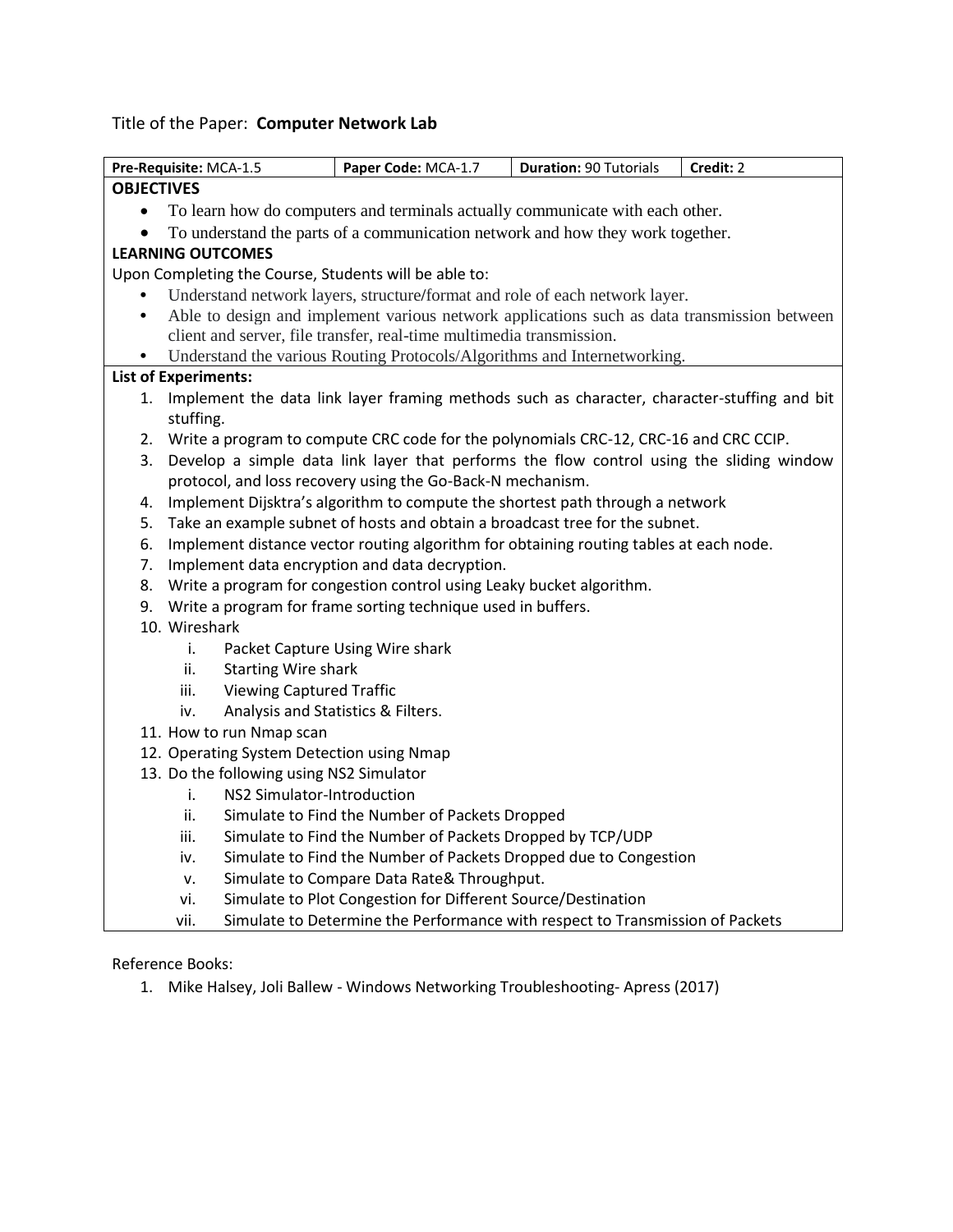## Title of the Paper: **Database Systems**

| Pre-Requisite: MCA-1.2                                                                                          | Paper Code: MCA-2.1 | <b>Duration: 45 Lectures</b> | Credit: 4 |  |
|-----------------------------------------------------------------------------------------------------------------|---------------------|------------------------------|-----------|--|
| <b>OBJECTIVES</b>                                                                                               |                     |                              |           |  |
| To learn the fundamental elements of database system.                                                           |                     |                              |           |  |
| To learn the basic concepts of relational database management systems.<br>$\bullet$                             |                     |                              |           |  |
| To learn various SQL commands.                                                                                  |                     |                              |           |  |
| <b>LEARNING OUTCOMES</b>                                                                                        |                     |                              |           |  |
| Upon Completing the Course, Students will be able to:                                                           |                     |                              |           |  |
| Identify advance database concepts and database models.<br>$\bullet$                                            |                     |                              |           |  |
| Apply and analyze various terms related to transaction management in centralized and distributed database.<br>٠ |                     |                              |           |  |
| Produce data modeling and database development process for object-oriented DBMS.<br>٠                           |                     |                              |           |  |
| Analyze and Implement the concept of object-relational database in development of various real time             |                     |                              |           |  |
| software.                                                                                                       |                     |                              |           |  |
| UNIT-I                                                                                                          |                     |                              |           |  |
| Introduction to Database and DBMS, Data Models, Relational Data Model, 12 Golden Rules, Structure of            |                     |                              |           |  |
| Relational DB, Various Constraints, Data Independence, Data abstraction, DB architecture with 3 level of        |                     |                              |           |  |
| abstraction, Client-Server Architecture, Mappings. Data Modeling: E-R Model, Entity and their types, Attribute, |                     |                              |           |  |
| Different Types of Attributes, Relationship and their Types, E-R Diagram, Enhanced E-R Model, Specialization,   |                     |                              |           |  |
| Generalization, Constraints on Specialization& Generalization, Shema Designing using UML, Ontological Concepts. |                     |                              |           |  |

#### **UNIT-II**

Functional Dependencies, Normal Forms: 1NF, 2NF, 3NF, BCNF, Multi-Value dependencies(4NF), Join Dependencies-5NF, PJNF. **File Organization & Indexing:** Organization of records in Files, Sequential, Indexed-Sequential, Hashed, Indexing Structures: Dense Index, Sparse Index, Primary & Secondary Index, Tree Structured Index (B & B+ trees), Hash-based Index, Multidimensional Index, Bitmap Index.

#### **UNIT-III**

**Introduction to SQL:** Data Integrity, Integrity Constraints, Keys, Various Types of Keys, Basic SQL Commands and their categories, how to create Database, Table and View through SQL, SELECT, CREATE, ALTER, DELETE, DROP, TRUNCATE, JOIN, Aggregate Functions, Group by Clause, Order by Clause, Nested SQL Queries. **Relational Algebra:** Unary & Binary Operations, Operation from Set Theory, additional Operations, Examples of RA Queries. **Relational Calculus:** Calculus Vs. Algebra, Tuple Relational Calculus, Domain Relational Calculus, Query by Example (QBE).

#### **UNIT-IV**

**Query Processing & Optimization:** Translating SQL Queries into Relational Algebra, Operator Evaluations, Algorithms for relational operators, Algorithm for (Sorting, SELECT, JOIN, PROJECT and Set Operation), Query Optimization, Cost-based and Heuristic Optimization, Semantic Query Optimization. **Transaction Processing:**  Transaction and ACID Property, different anomalies of Transaction processing, Serial Schedule & Serializability, Conflict Serializability, View Serializability, Precedence Graph & Serializability testing.

## **UNIT-V**

**Concurrent Transaction Processing:** Locking, Types of Lock, Two-Phase Locking, different Variants of 2PL, Time-Stamp Ordering protocol, Thomas Write Rule. **Database Recovery:** Crash Recovery, Log-Based Recovery, Shadow Paging, ARIES Recovery algorithm, Database Backup. **Database Security:** Database Security Issues, Discretionary Access Control, Mandatory Access Control, SQL Injection, Flow Control, inference Control & Encryption.

- 1. "Database Systems- The Complete book", by Hector G Molina, Jeffrey D. Ullman and Jennifer Widom, 2<sup>nd</sup> Edition, Pearson Education India, 2013.
- 2. "Database System Concepts", by Silberschatz A, Korth H F and Sudarsan S, 6<sup>th</sup> Edition, McGrawHill, 2013.
- 3. "Fundamental of Database System", by Elmasri Ramez and Navathe Shamkant, 7/e, Pearson Educ, 2017.
- 4. "An Introduction to Database Systems", by C. J Date, A. Kanan and S. Swamynathan, 8/e, Pearson Education India, 2006.
- 5. "Database Management System", by Ramakrishna R. and Gehrke J.,3<sup>rd</sup> Edition, McGrawHill, 2003.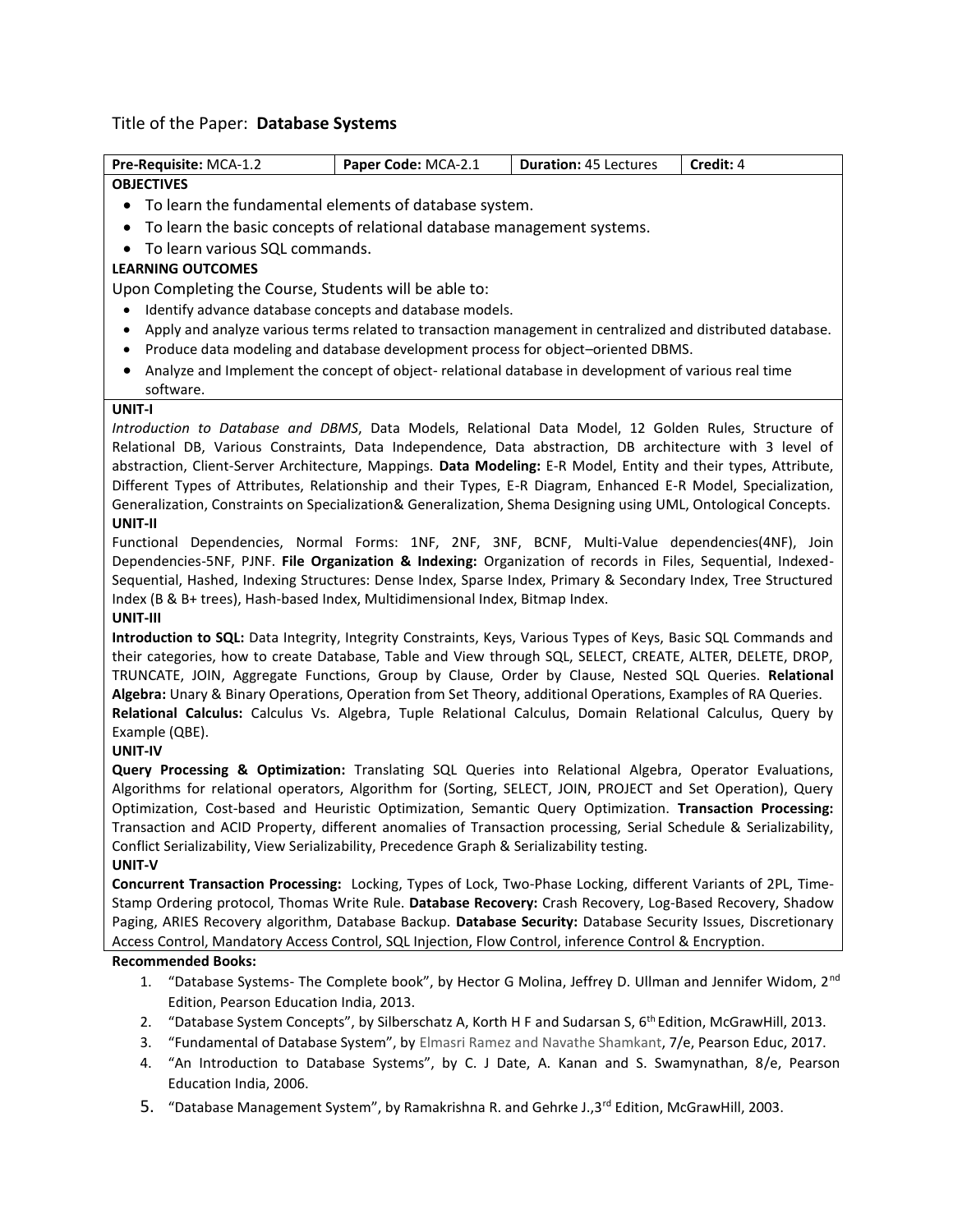## Title of the Paper: **Algorithms Design and Analysis**

| Pre-Requisite: MCA-1.1                                                                                  | Paper Code: MCA-2.2                                                                           | <b>Duration: 45 Lectures</b> | Credit: 4 |  |
|---------------------------------------------------------------------------------------------------------|-----------------------------------------------------------------------------------------------|------------------------------|-----------|--|
| <b>OBJECTIVES</b>                                                                                       |                                                                                               |                              |           |  |
| $\bullet$                                                                                               | To have a mathematical foundation in analysis of algorithm                                    |                              |           |  |
| ٠                                                                                                       | To expose students to the basic concepts of algorithm design and analyze its complexity.      |                              |           |  |
| $\bullet$                                                                                               | To develop algorithms for problems relating to sorting, database queries optimization, graph  |                              |           |  |
| networks, transport network, etc.                                                                       |                                                                                               |                              |           |  |
| <b>LEARNING OUTCOMES</b>                                                                                |                                                                                               |                              |           |  |
| Upon Completing the Course, Students will be able to:                                                   |                                                                                               |                              |           |  |
|                                                                                                         | Design algorithms for various applications such as Robotics, Artificial Intelligence, Machine |                              |           |  |
|                                                                                                         | learning, Computer Networks, Parallel computing, etc.                                         |                              |           |  |
| $\bullet$                                                                                               | Use the appropriate data structure in context of solution of given problem.                   |                              |           |  |
|                                                                                                         | Develop programming skills which require solving given problems.                              |                              |           |  |
| <b>UNIT-I</b>                                                                                           |                                                                                               |                              |           |  |
| Analysis and Design of Algorithm (Case study insertion sort and merge sort) Asymptotic Analysis, Divide |                                                                                               |                              |           |  |
| and Conquer, Recurence Relations, Strassens Matix Multiplication.                                       |                                                                                               |                              |           |  |
|                                                                                                         |                                                                                               |                              |           |  |
| UNIT-II                                                                                                 |                                                                                               |                              |           |  |
| Sorting: Quick sort, heap sort, Counting sort, lower bound for sorting, Randomized quicksort, Order     |                                                                                               |                              |           |  |
| Statistics.                                                                                             |                                                                                               |                              |           |  |
|                                                                                                         |                                                                                               |                              |           |  |
| UNIT-III                                                                                                |                                                                                               |                              |           |  |
| Amotized Analysis (Aggregate analysis, accounting analysis, Potential analysis), 2-3-4 tree Advanced    |                                                                                               |                              |           |  |
| Data structure: Fibonacci heap, Redblack tree, hashing, data structure on disjoint set, Sciccinet Data  |                                                                                               |                              |           |  |
| Structure.                                                                                              |                                                                                               |                              |           |  |
|                                                                                                         |                                                                                               |                              |           |  |
| <b>UNIT-IV</b>                                                                                          |                                                                                               |                              |           |  |
| Dynamic Programming: Matrix Chain multiplication, LCS, TSP, Branch and Bound. Greedy Algoithm:          |                                                                                               |                              |           |  |
| MST: Krushkal, Prims, Dijkstra Algorithm, Huffman Coding, Maxflow matching, Computational               |                                                                                               |                              |           |  |
| geometry: Convex Hall, 0-1-knaplock, fractional knapsack, Back tracking (4-Queen Prob.)                 |                                                                                               |                              |           |  |
|                                                                                                         |                                                                                               |                              |           |  |
| <b>UNIT-V</b>                                                                                           |                                                                                               |                              |           |  |
| Complexity Class: P. PSPACE, NP, NP-Hard, NP Complete, Satisfiability, Cheque, Vertex Cover,            |                                                                                               |                              |           |  |
| Independent set, Exact cover, Graph Coloring, Hamiltonian, Cycle Matching. Approximation Algorithm:     |                                                                                               |                              |           |  |
| Vertex Cove, TSP, Indepentent Set, Sum of subset.                                                       |                                                                                               |                              |           |  |

- **1.** T.H. Cormen, Charles E. Leiserson, Ronald L. Rivest, Clifford Stein "Introduction to Algorithms", PHI, 3/e, 2009.
- **2.** Sarabasse & A.V. Gelder Computer Algorithm, "Introduction to Design and Analysis", Pearson 3/e, 1999
- 3. E. Horowitz, S. Sahni, & S. Rajasekaran, "Fundamentals of Computer Algorithms", 2/e, University Press.
- 4. A.V. Aho, J.E. Hopcroft, & J.D. Ullman, "The Design and Analysis of Computer Algorithm, Pearson.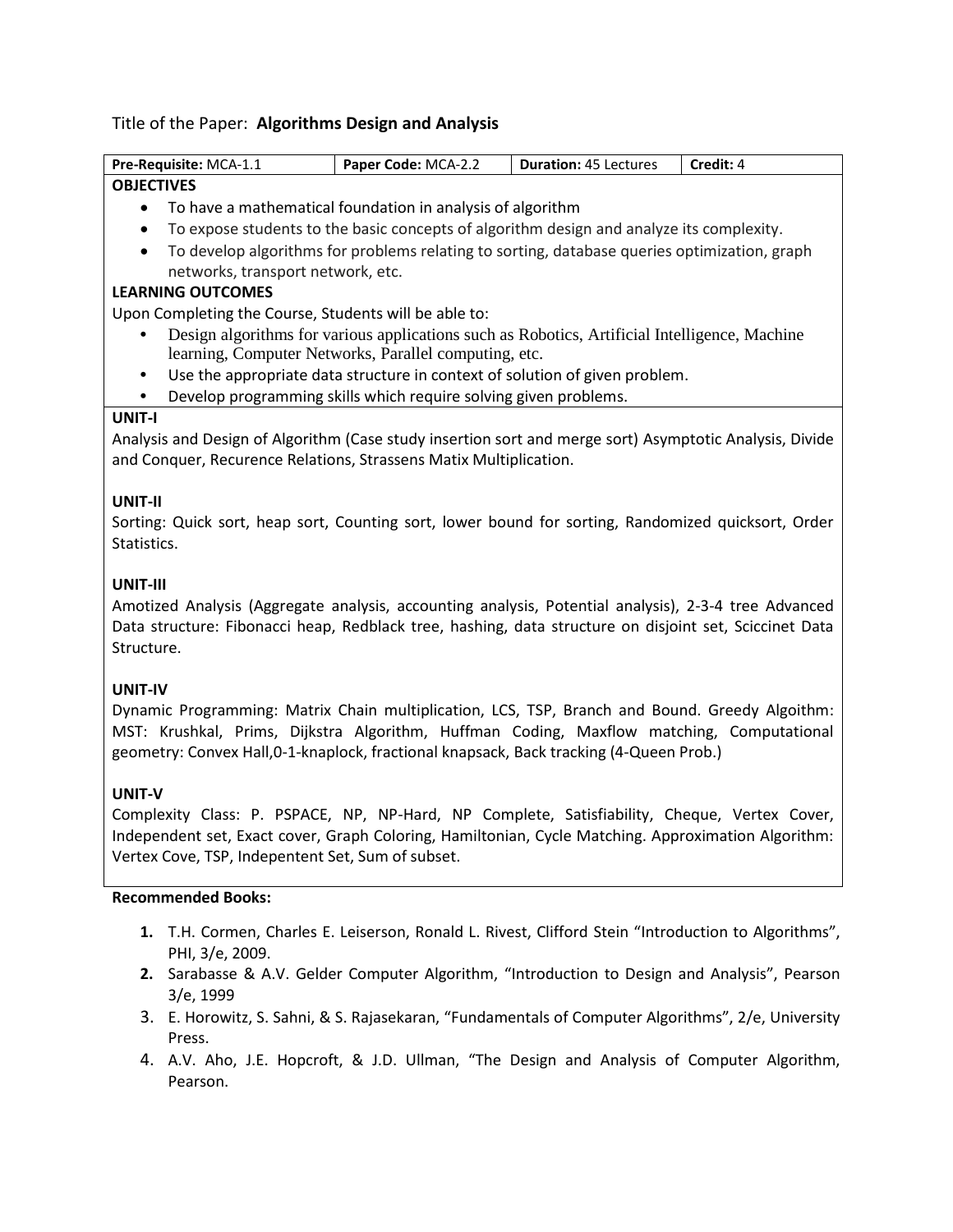## Title of the Paper: **Operating Systems**

| Pre-Requisite: MCA-1.3                                                                                                                                                                                                                                                                                                                                                                           | Paper Code: MCA-2.3                                    | <b>Duration: 45 Lectures</b>                                                                                                                                           | Credit: 4 |
|--------------------------------------------------------------------------------------------------------------------------------------------------------------------------------------------------------------------------------------------------------------------------------------------------------------------------------------------------------------------------------------------------|--------------------------------------------------------|------------------------------------------------------------------------------------------------------------------------------------------------------------------------|-----------|
| <b>OBJECTIVES</b>                                                                                                                                                                                                                                                                                                                                                                                |                                                        |                                                                                                                                                                        |           |
| $\bullet$                                                                                                                                                                                                                                                                                                                                                                                        | To understand Operating system structure and services. |                                                                                                                                                                        |           |
| $\bullet$                                                                                                                                                                                                                                                                                                                                                                                        |                                                        | To understand the concept of a Process, memory, storage and I/O management.                                                                                            |           |
| <b>LEARNING OUTCOMES</b>                                                                                                                                                                                                                                                                                                                                                                         |                                                        |                                                                                                                                                                        |           |
| Upon Completing the Course, Students will be able to:                                                                                                                                                                                                                                                                                                                                            |                                                        |                                                                                                                                                                        |           |
|                                                                                                                                                                                                                                                                                                                                                                                                  |                                                        | Identify the low-level structure and internal mechanism of operating system.                                                                                           |           |
| $\bullet$                                                                                                                                                                                                                                                                                                                                                                                        |                                                        | Understanding the performance and design trade-offs in complex software systems.                                                                                       |           |
| $\bullet$                                                                                                                                                                                                                                                                                                                                                                                        |                                                        | Describe the main responsibilities of a contemporary operating system (OS).                                                                                            |           |
| $\bullet$                                                                                                                                                                                                                                                                                                                                                                                        |                                                        | List the most fundamental subsystems of an OS and the functions that each subsystem is                                                                                 |           |
| responsible.                                                                                                                                                                                                                                                                                                                                                                                     |                                                        |                                                                                                                                                                        |           |
| $\bullet$                                                                                                                                                                                                                                                                                                                                                                                        |                                                        | Recognize and give examples of conflicting goals and compromises necessary in implementing                                                                             |           |
| an OS and configuring its run-time parameters                                                                                                                                                                                                                                                                                                                                                    |                                                        |                                                                                                                                                                        |           |
|                                                                                                                                                                                                                                                                                                                                                                                                  |                                                        |                                                                                                                                                                        |           |
| UNIT-I                                                                                                                                                                                                                                                                                                                                                                                           |                                                        |                                                                                                                                                                        |           |
| Operating System, Computer-System Organization, Computer-System Architecture, Operating-System                                                                                                                                                                                                                                                                                                   |                                                        |                                                                                                                                                                        |           |
| Structure, Operating-System Operations, Process Management, Memory Management, Storage                                                                                                                                                                                                                                                                                                           |                                                        |                                                                                                                                                                        |           |
| Management, Protection and Security, Distributed Systems, Special Purpose Systems, Computing                                                                                                                                                                                                                                                                                                     |                                                        |                                                                                                                                                                        |           |
| Environments, Open-Source Operating Systems. Operating System Services, User Operating System                                                                                                                                                                                                                                                                                                    |                                                        |                                                                                                                                                                        |           |
| Interface, System Calls, Types of System Calls, System Programs, Operating-System Design and                                                                                                                                                                                                                                                                                                     |                                                        |                                                                                                                                                                        |           |
| Implementation, Operating System Structure, Virtual Machines, Operating System Debugging,                                                                                                                                                                                                                                                                                                        |                                                        |                                                                                                                                                                        |           |
| Operating System Generations. System Boot.                                                                                                                                                                                                                                                                                                                                                       |                                                        |                                                                                                                                                                        |           |
| UNIT- II                                                                                                                                                                                                                                                                                                                                                                                         |                                                        |                                                                                                                                                                        |           |
| Process: Process Concept, Process Scheduling, Operations on Processes, Inter-Process Communication,                                                                                                                                                                                                                                                                                              |                                                        |                                                                                                                                                                        |           |
| Examples of IPC Systems, Communication in Client-Server Systems. Multithreaded Programming:                                                                                                                                                                                                                                                                                                      |                                                        |                                                                                                                                                                        |           |
| Multithreading Models, Thread Libraries, Threading Issues, Operating-System Examples.                                                                                                                                                                                                                                                                                                            |                                                        |                                                                                                                                                                        |           |
| UNIT-III                                                                                                                                                                                                                                                                                                                                                                                         |                                                        |                                                                                                                                                                        |           |
| Process Scheduling: Basic Concepts, Scheduling Criteria, Scheduling Algorithms, Thread Scheduling.                                                                                                                                                                                                                                                                                               |                                                        |                                                                                                                                                                        |           |
| Multiple-Process Scheduling. Synchronization: The Critical Section Problem, Peterson's Solution,                                                                                                                                                                                                                                                                                                 |                                                        |                                                                                                                                                                        |           |
| Synchronization                                                                                                                                                                                                                                                                                                                                                                                  |                                                        | Hardware, Semaphores, Classical Problems of Synchronization,                                                                                                           | Monitors, |
| Synchronization Examples, Atomic Transactions.                                                                                                                                                                                                                                                                                                                                                   |                                                        |                                                                                                                                                                        |           |
| <b>UNIT-IV</b>                                                                                                                                                                                                                                                                                                                                                                                   |                                                        |                                                                                                                                                                        |           |
| Deadlocks: System Model, Deadlock Characterization, Methods of Handling Deadlocks, Deadlock                                                                                                                                                                                                                                                                                                      |                                                        |                                                                                                                                                                        |           |
| Prevention, Deadlock avoidance, Deadlock Detection, Recovery from Deadlock. Memory Management                                                                                                                                                                                                                                                                                                    |                                                        |                                                                                                                                                                        |           |
| Strategies: Swapping, Contiguous Memory Allocation, Paging, Structure of the Page Table,                                                                                                                                                                                                                                                                                                         |                                                        |                                                                                                                                                                        |           |
|                                                                                                                                                                                                                                                                                                                                                                                                  |                                                        |                                                                                                                                                                        |           |
|                                                                                                                                                                                                                                                                                                                                                                                                  |                                                        |                                                                                                                                                                        |           |
|                                                                                                                                                                                                                                                                                                                                                                                                  |                                                        |                                                                                                                                                                        |           |
|                                                                                                                                                                                                                                                                                                                                                                                                  |                                                        |                                                                                                                                                                        |           |
|                                                                                                                                                                                                                                                                                                                                                                                                  |                                                        |                                                                                                                                                                        |           |
|                                                                                                                                                                                                                                                                                                                                                                                                  |                                                        |                                                                                                                                                                        |           |
|                                                                                                                                                                                                                                                                                                                                                                                                  |                                                        |                                                                                                                                                                        |           |
| Segmentation, Example: The Intel Pentium.<br><b>UNIT-V</b><br>Virtual-Memory Management: Demand Paging, Copy-on-Write, Page Replacement, Allocation of<br>Frames, Thrashing, Memory-Mapped Files, Allocating Kernel Memory. File System: File Concept, Access<br>Methods, Directory and Disk Structure, File-System Mounting, File Sharing, Protection.<br><b>Recommended Books:</b><br>1.<br>2. |                                                        | A Silberschatz, P.B. Galvin, G. Gagne, Operating Systems Concepts, 8/e, John Wiley Pub. 2008.<br>A.S. Tanenbaum, Modern Operating Systems, 3/e, Pearson Education 2007 |           |

- 3. W. Stallings, "Operating Systems, Internals & Design Principles", 5/e, Prentice Hall of India. 2008
- 4. G. Nutt, "Operating Systems: A Modern Perspective", 2/e, Pearson Education 1997.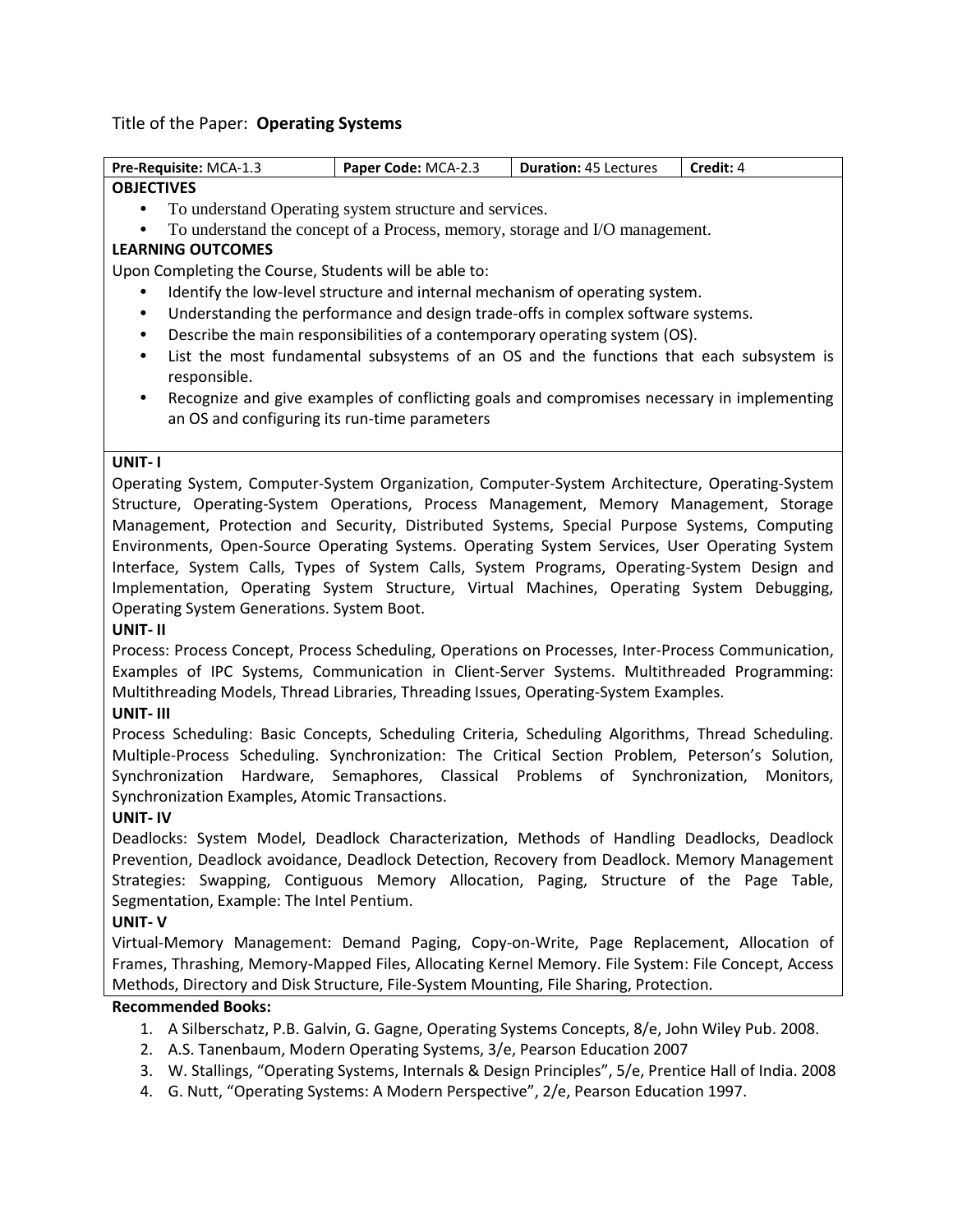## Title of the Paper: **Artificial Intelligence**

| Pre-Requisite: MCA-1.2, MCA-2.2                                                                                                                                                                                             | Paper Code: MCA-2.4 | <b>Duration: 45 Lectures</b> | Credit: 4 |  |
|-----------------------------------------------------------------------------------------------------------------------------------------------------------------------------------------------------------------------------|---------------------|------------------------------|-----------|--|
| <b>OBJECTIVES</b>                                                                                                                                                                                                           |                     |                              |           |  |
| To learn the basic concepts of AI principles and approaches.                                                                                                                                                                |                     |                              |           |  |
| To develop the basic understanding of the building blocks of AI.                                                                                                                                                            |                     |                              |           |  |
| <b>LEARNING OUTCOMES</b>                                                                                                                                                                                                    |                     |                              |           |  |
| Upon Completing the Course, Students will be able to:                                                                                                                                                                       |                     |                              |           |  |
| Have fundamental understanding of the basic concepts of artificial intelligence (AI).                                                                                                                                       |                     |                              |           |  |
| Apply basic principles of AI in solutions that require problem solving, inference, perception,<br>$\bullet$                                                                                                                 |                     |                              |           |  |
| knowledge representation, and learning.                                                                                                                                                                                     |                     |                              |           |  |
| Have fundamental understanding of various applications of AI techniques in intelligent agents,<br>$\bullet$                                                                                                                 |                     |                              |           |  |
| expert systems, artificial neural networks and other machine learning models.                                                                                                                                               |                     |                              |           |  |
| Have knowledge of current scope and limitations, and societal implications of AI.<br>$\bullet$                                                                                                                              |                     |                              |           |  |
| Have basic foundation of machine learning.<br>٠                                                                                                                                                                             |                     |                              |           |  |
| UNIT-I                                                                                                                                                                                                                      |                     |                              |           |  |
| Introduction to Artificial Intelligence: The Imitation Game and Turing Test, Lady Lovelace's Objection, Learning                                                                                                            |                     |                              |           |  |
| Machines, the Evolution of AI, Water-Jug problem, Missionaries-Cannibals Problem, Monkey-Bananas Problem,                                                                                                                   |                     |                              |           |  |
| Tower of Hanoi, Tower of Brahma, Cryptarithmetic problem, Production System, Working Memory, Inference                                                                                                                      |                     |                              |           |  |
| Engine.                                                                                                                                                                                                                     |                     |                              |           |  |
| State Space Search Algorithms: Depth First Search, Breadth First Search, Iterative Deepening, Uniform Cost<br>Search, Hill-Climbing, Beam Search, Tabu Search. Heuristic Search: Greedy Best-First Search, A* algorithm, 8- |                     |                              |           |  |
| Puzzle Problem, Iterative Deepening A*(IDA*) algorithm, Problem Decomposition, And-Or Graph, AO* algorithm,                                                                                                                 |                     |                              |           |  |
| Rete Net, Rete algorithm, Simulated Annealing, Genetic Algorithms.                                                                                                                                                          |                     |                              |           |  |
| UNIT-II                                                                                                                                                                                                                     |                     |                              |           |  |
| Game Playing Strategies, Game Tree, MIN-MAX, Tic-Tac-Toe, Alpha-Beta Pruning, SSS* algorithm, B* Search.                                                                                                                    |                     |                              |           |  |
| Constraint Satisfaction Problems, N-Queen problem.                                                                                                                                                                          |                     |                              |           |  |
| Knowledge Representation: Types of Knowledge, presentation by Logic, propositional logic, substitutional rules,                                                                                                             |                     |                              |           |  |
| Rules of Inference: Modus Ponens, Modus Tollens, Resolution in Propositional Logic, Refutation, Predicate Logic,                                                                                                            |                     |                              |           |  |
| First Order Logic Representation, Skolemization, Natural Deduction, Resolution in Predicate Logic, Clause Form,<br>Prenex Normal Form, Unification.                                                                         |                     |                              |           |  |
| UNIT-III                                                                                                                                                                                                                    |                     |                              |           |  |
| Knowledge Representation using Rules: PROLOG, Facts, Rules, Defining Relations by rules and facts, Recursive                                                                                                                |                     |                              |           |  |
| rules, Atoms, Variables, Data & Structured Objects, Lists: Membership, Concatenation, adding to & Deleting from                                                                                                             |                     |                              |           |  |
| List, sublist, permutations, Operators in PROLOG, Cuts, problems with Cuts, Managing Input & Output in PROLOG,                                                                                                              |                     |                              |           |  |
| Control Facilities, Database Manipulation, bagof, setoff, and findall. Forward Reasoning, Backward Reasoning,                                                                                                               |                     |                              |           |  |
| Matching, Statistical Reasoning, Bayesian Belief Network, Dempster-Shafer Theory, Fuzzy Logic.                                                                                                                              |                     |                              |           |  |
| UNIT-IV                                                                                                                                                                                                                     |                     |                              |           |  |
| Planning: Planning Agent, PDDL, STRIPS approach, TWEAK approach, Blocks World Problem.                                                                                                                                      |                     |                              |           |  |
| Machine learning paradigms: Introduction, machine learning systems, supervised and unsupervised                                                                                                                             |                     |                              |           |  |
| learnings, inductive learning, deductive learning, clustering, support vector machines, Decision Tree,<br>case-based reasoning and learning, Artificial neural networks: Introduction, artificial networks, single          |                     |                              |           |  |
| layer feed forward networks, multi layered forward networks, design issues of artificial neural                                                                                                                             |                     |                              |           |  |
| networks.                                                                                                                                                                                                                   |                     |                              |           |  |
| UNIT-V                                                                                                                                                                                                                      |                     |                              |           |  |
| Natural Language Processing: Steps in NLP, Parsing, Augmented Transition Network, Semantic Analysis,                                                                                                                        |                     |                              |           |  |
| Discourse and Pragmatic Processing.                                                                                                                                                                                         |                     |                              |           |  |
| Word Level Analysis: Unsmoothed N-grams, Evaluating N-grams, Skip-Gram, Word2vec, Smoothing,                                                                                                                                |                     |                              |           |  |

Part-of-Speech Tagging, Rule-based, Stochastic and Transformation based tagging, Issues in PoS tagging – Hidden Markov and Maximum Entropy models.

**Spelling Checking:** Spelling Errors, Spell checking Techniques, Soundex Algorithm.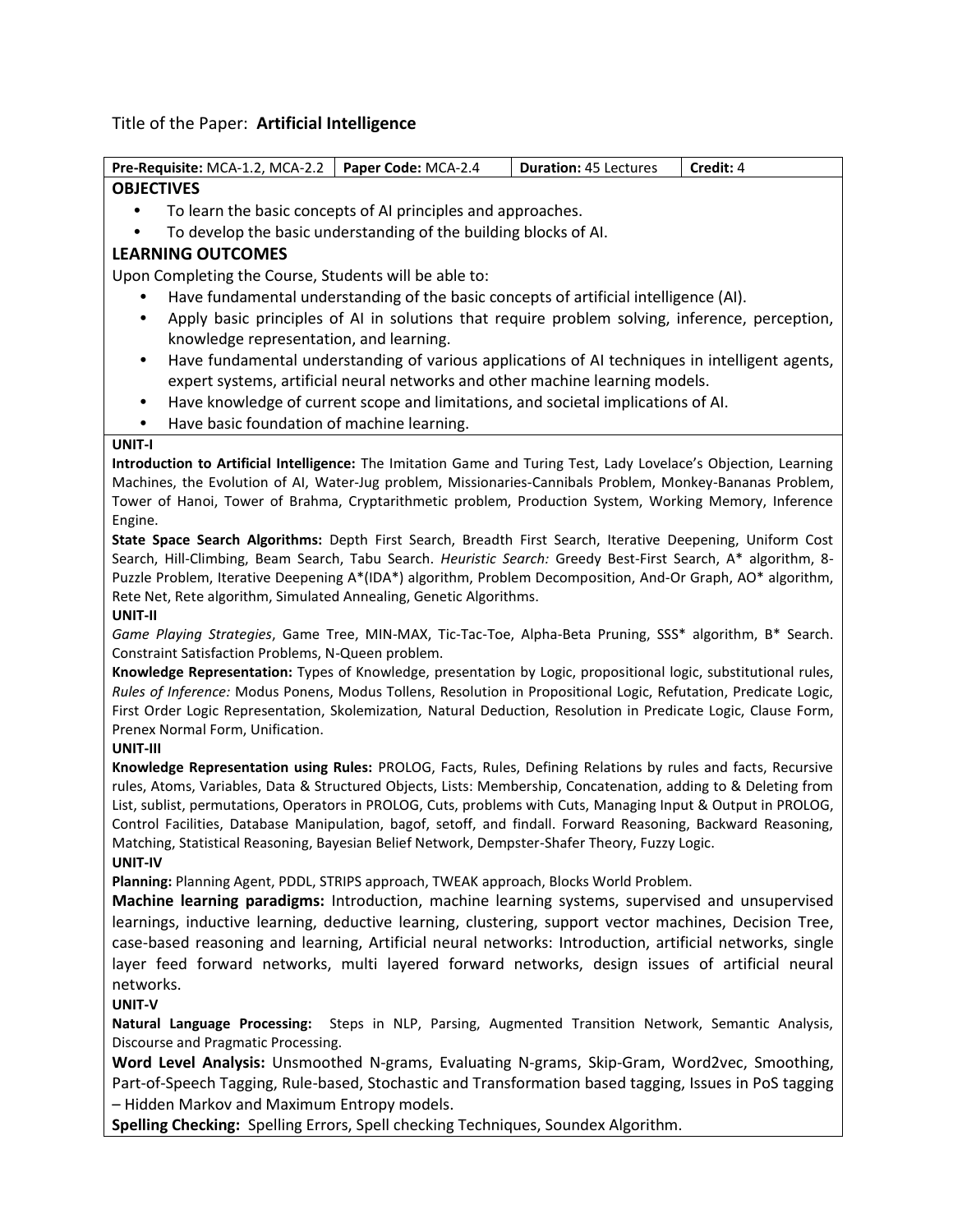- 1. "A First Course in Artificial Intelligence", by Deepak Khemani, 1st Edition, McGrawHill, 2013.
- 2. "Artificial Intelligence", by Rich E, Knight K and Nair S. B., 3<sup>rd</sup> Edition, McGrawHill, 2013.
- 3. "Artificial Intelligence: Structure and Strategies for Complex Problem solving", by George F Luger, 4<sup>th</sup> Edition, Pearson Education, 2004.
- 4. "Artificial Intelligence: A Modern Approch", by Russell S. J., Norvig P., 3<sup>rd</sup> Edition, Pearson, 2015.
- 5. "PROLOG programming for artificial intelligence", by Ivan Bratko, 3rd Edition, Addison-Wesley, 2001.
- 6. "Programming in PROLOG", by Clocksin W.F and Mellish C.S, Springer-Verlag, 5th Edition,2003.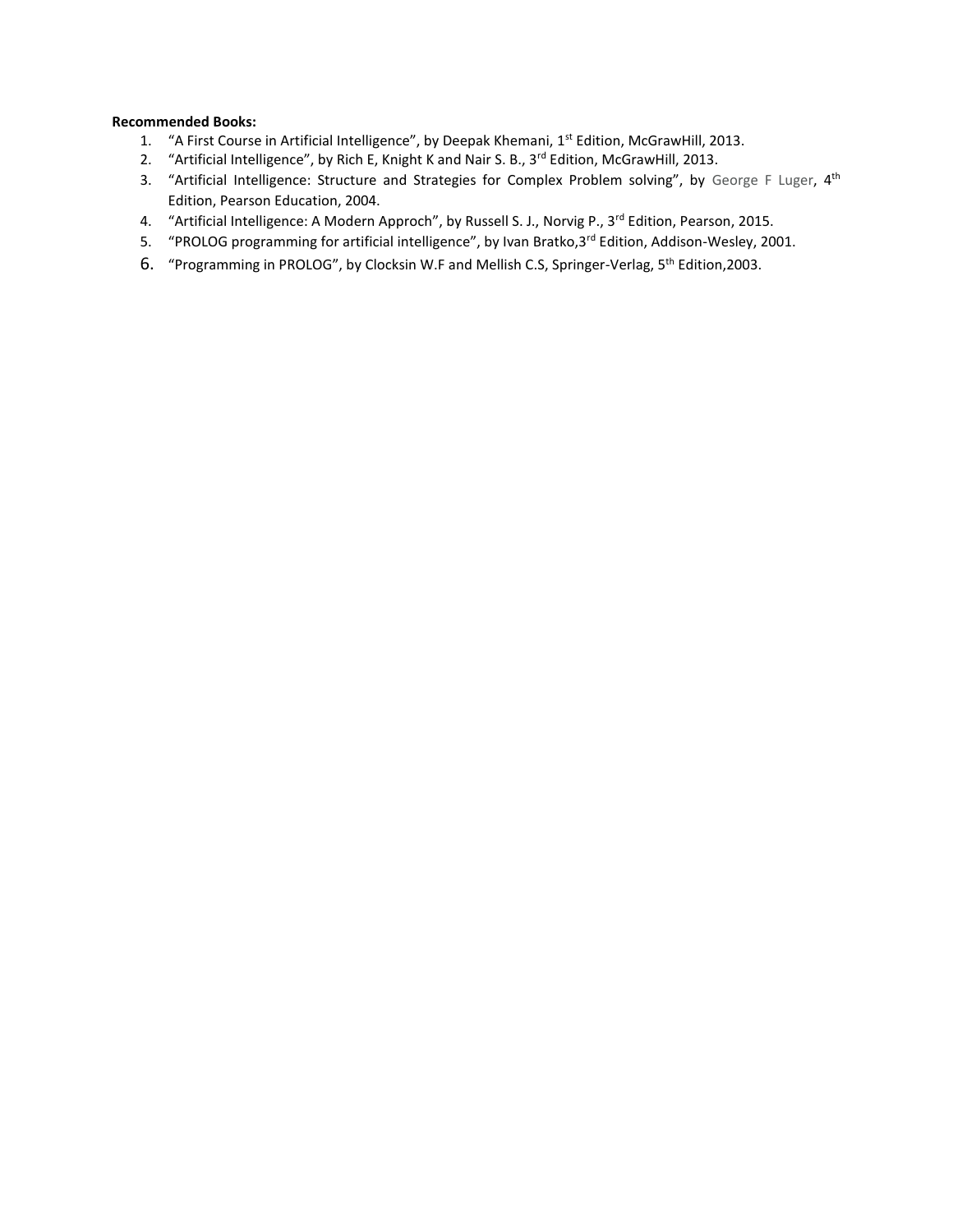## Title of the Paper: **Cryptography and Network Security**

| Pre-Requisite: MCA-1.5                                                                       | Paper Code: MCA-2.5                                                                         | <b>Duration: 45 Lectures</b> | Credit: 4 |
|----------------------------------------------------------------------------------------------|---------------------------------------------------------------------------------------------|------------------------------|-----------|
| <b>OBJECTIVES</b>                                                                            |                                                                                             |                              |           |
|                                                                                              |                                                                                             |                              |           |
|                                                                                              | Learn fundamentals of cryptography and its application to network security.                 |                              |           |
|                                                                                              | Understand network security threats, security services, and countermeasures.                |                              |           |
|                                                                                              | Acquire background on well-known network security protocols such.                           |                              |           |
|                                                                                              | Understand vulnerability analysis of network security.                                      |                              |           |
| <b>LEARNING OUTCOMES</b>                                                                     |                                                                                             |                              |           |
| Upon Completing the Course, Students will be able to:                                        |                                                                                             |                              |           |
| Understand various Cryptographic Techniques                                                  |                                                                                             |                              |           |
| Apply various public key cryptography techniques<br>٠                                        |                                                                                             |                              |           |
| Implement Hashing and Digital Signature techniques<br>٠                                      |                                                                                             |                              |           |
| Implement system level security applications                                                 |                                                                                             |                              |           |
| <b>UNIT-I</b>                                                                                |                                                                                             |                              |           |
| Introduction: Security Goals, Cryptographic Attacks, Services and Mechanism, Techniques;     |                                                                                             |                              |           |
| Mathematics of Cryptography: Integer Arithmetic, Modular Arithmetic, Matrices; Symmetric-Key |                                                                                             |                              |           |
| Ciphers: Substitution Ciphers, Transposition Ciphers, Stream and Block Ciphers.              |                                                                                             |                              |           |
|                                                                                              |                                                                                             |                              |           |
| UNIT-II                                                                                      |                                                                                             |                              |           |
| Groupe                                                                                       | Rings Field GE(2 <sup>n</sup> ) Fields: Data Encryption Standard (DES): Advanced Encryption |                              |           |

Groups, Rings, Field, GF(2<sup>n</sup>) Fields; Data Encryption Standard (DES); Advanced Encryption Standard (AES); Euler's Phi-Function, Chinese Remainder Theorem (CRT), Exponentiation and Logarithm.

## **UNIT-III**

Asymmetric-Key Cryptography: RSA Cryptosystem; ElGamal Cryptosystem; Hash Function: MD, SHA; Digital Signature; Digital Signature Schemes: Digital Signature Standard (DSS).

## **UNIT-IV**

Security at the Application Layer: E-mail, PGP, S/MIME; Security at the Transport Layer: Secure Socket Layer (SSL) Architecture, SSL Message Formats, Transport Layer Security (TLS).

## **UNIT-V**

Security at the Network Layer: Two Modes, Two Security Protocols, Security Association, Security Policy; System Security: Users, Trust and Trusted Systems, Buffer Overflow and Malicious Software, Malicious Programs, Worms, Viruses, Intrusion Detection Systems (IDS), Firewalls.

- 1. Behrouz A. Frouzan: Cryptography and Network Security, **McGraw-Hill.**
- 2. William Stallings, "Cryptography and Network Security: Principals and Practice", Pearson Education.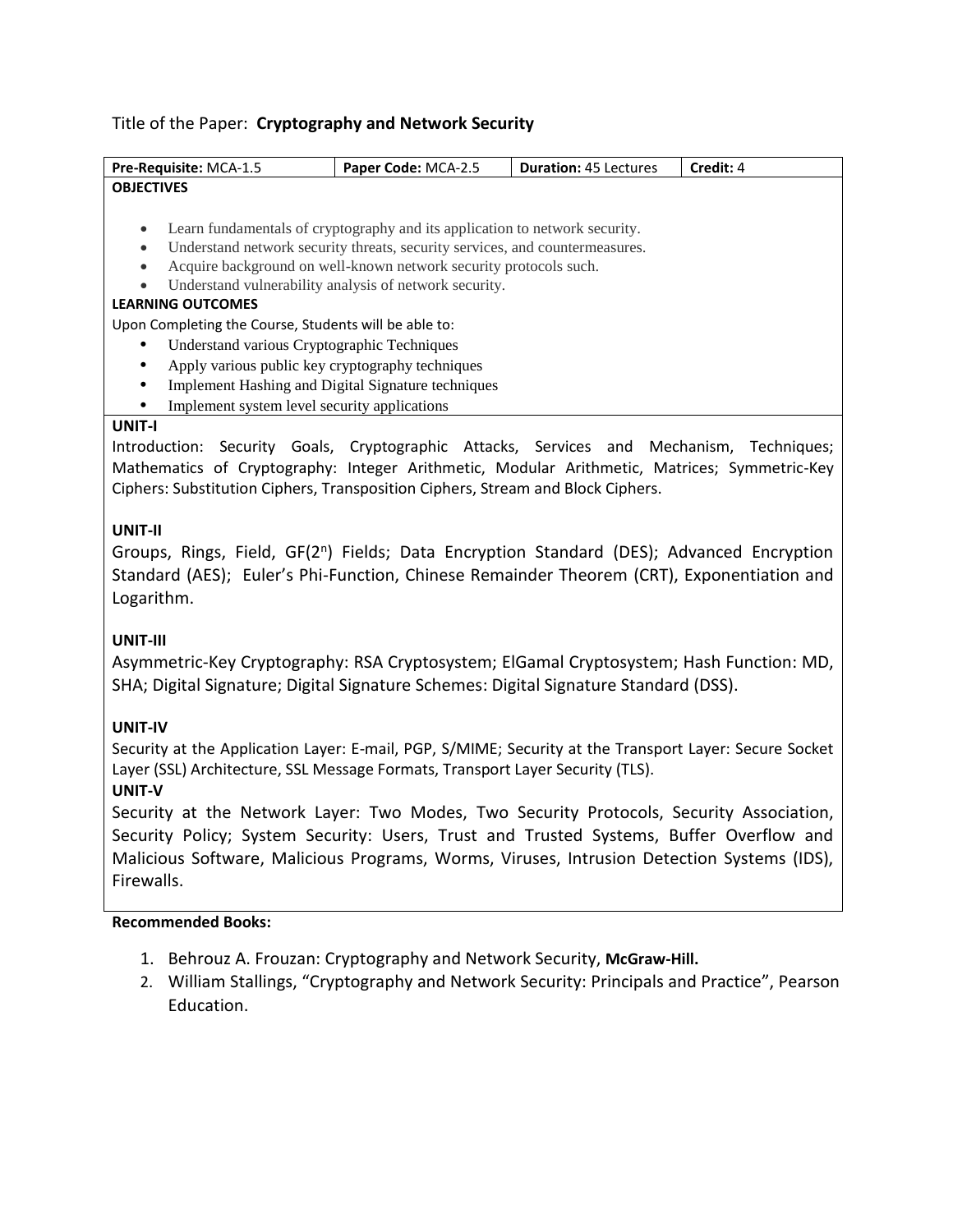# Title of the Paper: **Database Systems Lab**

| Pre-Requisite: MCA-2.1                                                                                     | Paper Code: MCA-2.6                                        | <b>Duration: 90 Tutorials</b> | Credit: 2 |
|------------------------------------------------------------------------------------------------------------|------------------------------------------------------------|-------------------------------|-----------|
| <b>OBJECTIVES</b>                                                                                          |                                                            |                               |           |
| To make students aware about the elements of SQL and make them capable to designing the robust queries for |                                                            |                               |           |
| exact data extraction that the client wants to perceive.                                                   |                                                            |                               |           |
| <b>LEARNING OUTCOMES</b>                                                                                   |                                                            |                               |           |
| The Students will understand the practical implementation of database and able to create new database and  |                                                            |                               |           |
| manage them with SQL.                                                                                      |                                                            |                               |           |
| <b>List of Experiments:</b>                                                                                |                                                            |                               |           |
| 1. Creation of a database and writing SQL queries to retrieve information from the database.               |                                                            |                               |           |
| 2. Performing Insertion, Deletion, Modifying, Altering, Updating and Viewing records based on              |                                                            |                               |           |
| conditions.                                                                                                |                                                            |                               |           |
| 3. Creation of Views, Synonyms, Sequence, Indexes, Save point.                                             |                                                            |                               |           |
| 4.                                                                                                         | Creating an Employee database to set various constraints.  |                               |           |
| 5.<br>Creating relationship between the databases.                                                         |                                                            |                               |           |
| Study of PL/SQL block.<br>6.                                                                               |                                                            |                               |           |
| 7. Write a PL/SQL block to satisfy some conditions by accepting input from the user.                       |                                                            |                               |           |
| 8.                                                                                                         | Write a PL/SQL block that handles all types of exceptions. |                               |           |
| Creation of Procedures.<br>9.                                                                              |                                                            |                               |           |
| 10. Creation of database triggers and functions                                                            |                                                            |                               |           |
| 11. Mini project (Application Development using Oracle/ Mysql)                                             |                                                            |                               |           |
| i. Inventory Control System.                                                                               |                                                            |                               |           |
| ii. Material Requirement Processing.                                                                       |                                                            |                               |           |
| iii. Hospital Management System.                                                                           |                                                            |                               |           |
| iv. Railway Reservation System.                                                                            |                                                            |                               |           |
| v. Personal Information System.                                                                            |                                                            |                               |           |
| vi. Web Based User Identification System.                                                                  |                                                            |                               |           |
| vii. Timetable Management System.                                                                          |                                                            |                               |           |
| viii. Hotel Management System                                                                              |                                                            |                               |           |
| <b>Recommended Books:</b>                                                                                  |                                                            |                               |           |

1. Mary Beth Roeser, "Oracle Database SQL Language Reference", 12c Release ORACLE Inc.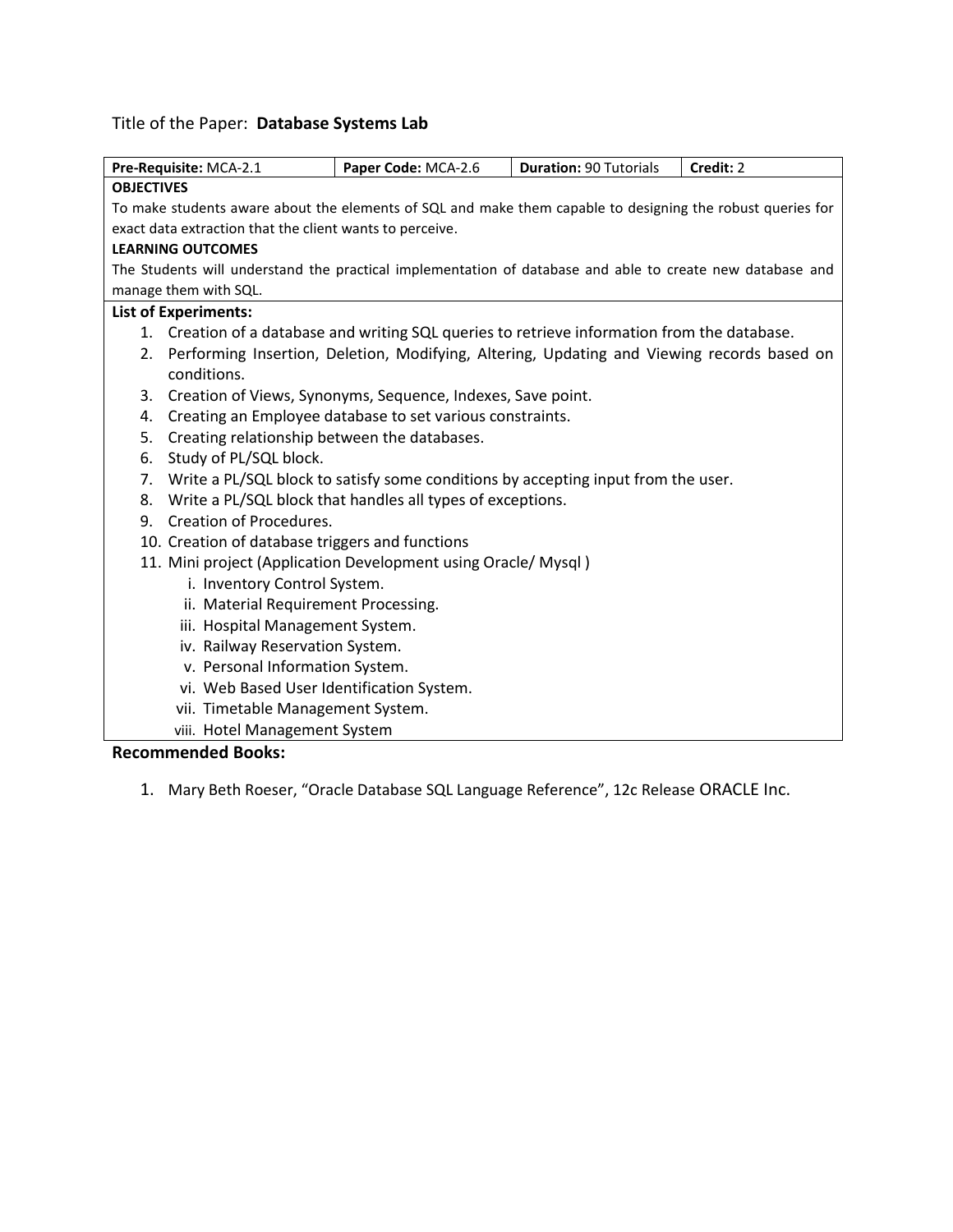# Title of the Paper: **Operating Systems Lab**

| Pre-Requisite: MCA-2.3                                                                                   | Paper Code: MCA-2.7                                                 | <b>Duration: 90 Tutorials</b> | Credit: 2 |
|----------------------------------------------------------------------------------------------------------|---------------------------------------------------------------------|-------------------------------|-----------|
| <b>OBJECTIVES</b>                                                                                        |                                                                     |                               |           |
| To make students aware about the UNIX operating systems and about the different Kernels of the Operating |                                                                     |                               |           |
| Systems.                                                                                                 |                                                                     |                               |           |
| <b>LEARNING OUTCOMES</b>                                                                                 |                                                                     |                               |           |
| The Students will learn how to manage the UNIX operating system and able to get fundamental idea how the |                                                                     |                               |           |
| operating system works.                                                                                  |                                                                     |                               |           |
| <b>List of Experiments:</b>                                                                              |                                                                     |                               |           |
| 1. Basics of UNIX commands                                                                               |                                                                     |                               |           |
| 2. Write programs using the following system calls of UNIX operating system fork, exec, getpid,          |                                                                     |                               |           |
| exit, wait, close, stat, opendir, readdir                                                                |                                                                     |                               |           |
| 3.                                                                                                       | Write C programs to simulate UNIX commands like cp, ls, grep, etc.  |                               |           |
| Shell Programming<br>4.                                                                                  |                                                                     |                               |           |
| 5.                                                                                                       | Write C programs to implement the various CPU Scheduling Algorithms |                               |           |
| <b>Implementation of Semaphores</b><br>6.                                                                |                                                                     |                               |           |
| Implementation of Shared memory and IPC<br>7.                                                            |                                                                     |                               |           |
| 8.<br>Bankers Algorithm for Deadlock Avoidance                                                           |                                                                     |                               |           |
| 9.                                                                                                       | Implementation of Deadlock Detection Algorithm                      |                               |           |
| 10. Write C program to implement Threading and Synchronization Applications                              |                                                                     |                               |           |
| 11. Implementation of the following Memory Allocation Methods for fixed partition<br>i. First Fit        |                                                                     |                               |           |
| ii. Worst Fit                                                                                            |                                                                     |                               |           |
| iii. Best Fit                                                                                            |                                                                     |                               |           |
| 12. Implementation of Paging Technique of Memory Management                                              |                                                                     |                               |           |
| 13. Implementation of the following Page Replacement Algorithms                                          |                                                                     |                               |           |
| i. FIFO                                                                                                  |                                                                     |                               |           |
| ii. LRU                                                                                                  |                                                                     |                               |           |
| iii. LFU                                                                                                 |                                                                     |                               |           |
| 14. Implementation of the various File Organization Techniques                                           |                                                                     |                               |           |
| 15. Implementation of the following File Allocation Strategies                                           |                                                                     |                               |           |
| i. Sequential                                                                                            |                                                                     |                               |           |
| ii. Indexed                                                                                              |                                                                     |                               |           |
| iii. Linked                                                                                              |                                                                     |                               |           |
| <b>Recommended Books:</b>                                                                                |                                                                     |                               |           |

1. Sumitabha Das, " Your UNIX: The Ultimate Guide", 5/e, TMH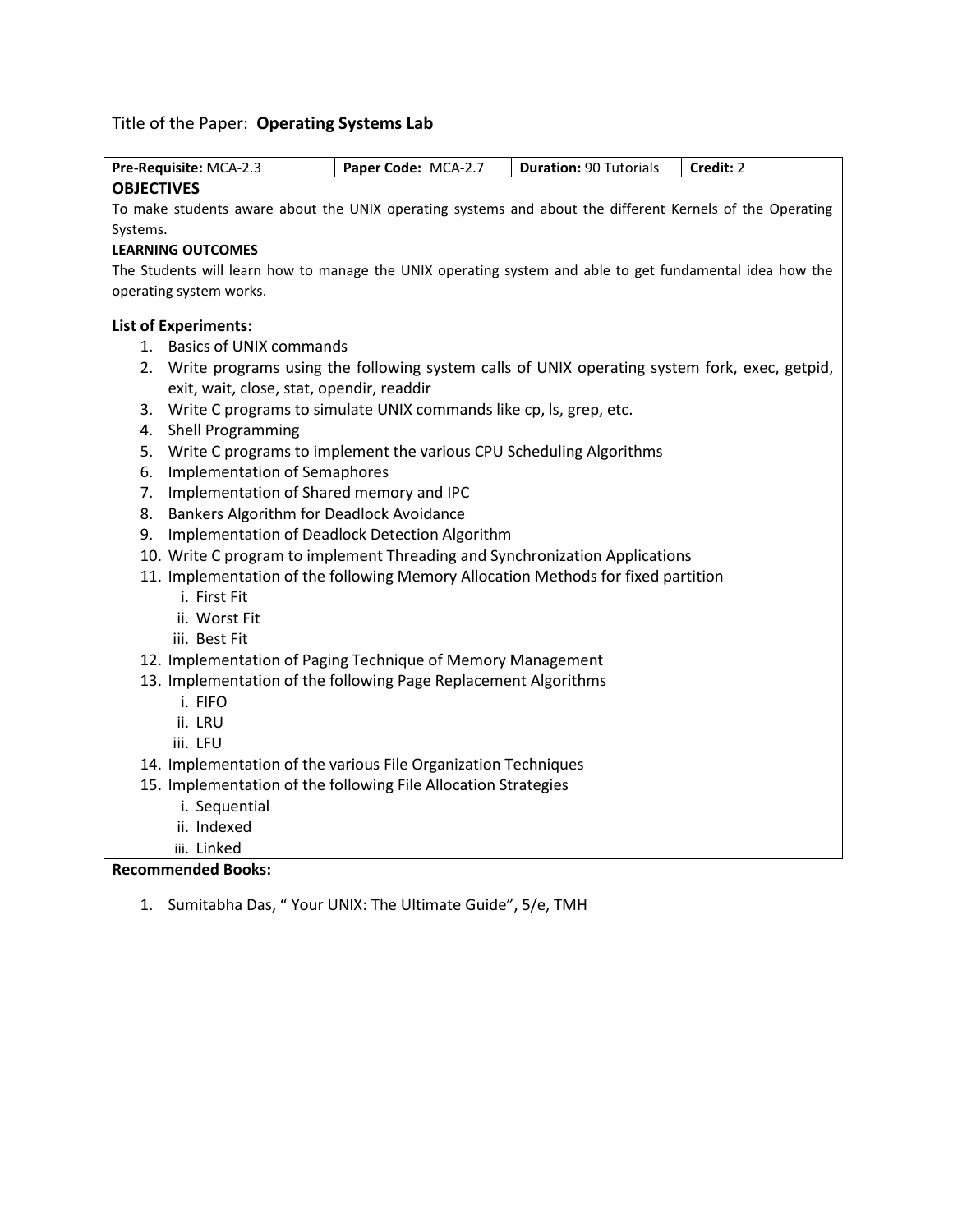#### Title of the Paper: **Java Programming**

| <b>Pre-Requisite: MCA-1.1</b> | Paper Code: MCA-3.1 | <b>Duration: 45 Lectures</b> | <b>Credit:</b> 4 |
|-------------------------------|---------------------|------------------------------|------------------|
| ADIPATN/FC                    |                     |                              |                  |

#### **OBJECTIVES**

To Introduce the Paradigm of Object-Oriented Programming and to design efficient programs to solve different types of problems.

### **LEARNING OUTCOMES**

The students will be able to solve the mathematical problems of the paper-1.1 with an object-oriented context of programming and also students will be able to design GUI and web-enabled APPLETS.

#### **UNIT-I**

Introduction to Java**:** Java Architecture and Features, Understanding the semantic and syntax differences between C++ and Java, Compiling and Executing a Java Program, Variables, Constants, Keywords Data Types, Operators (Arithmetic, Logical and Bitwise) and Expressions, Comments, Doing Basic Program Output, Decision Making Constructs (conditional statements and loops) and Nesting, Java Methods (Defining, Scope, Passing and Returning Arguments, Type Conversion and Type and Checking, Built-in Java Class Methods).

#### **UNIT-II**

Arrays, Strings and I/O**:** Creating & Using Arrays (One Dimension and Multi-dimensional), Referencing Arrays Dynamically, Java Strings: The Java String class, Creating & Using String Objects, Manipulating Strings, String Immutability & Equality, Passing Strings To & From Methods, String Buffer Classes. Simple I/O using System.out and the Scanner class, Byte and Character streams, Reading/Writing from console and files. Object-Oriented Programming Overview**:** Principles of Object-Oriented Programming, Defining & Using Classes, Controlling Access to Class Members, Class Constructors, Method Overloading, Class Variables & Methods, Objects as parameters, final classes, Object class, Garbage Collection.

#### **UNIT-III**

Inheritance, Interfaces, Packages, Enumerations, Autoboxing and Metadata**:** Inheritance: (Single Level and Multilevel, Method Overriding, Dynamic Method Dispatch, Abstract Classes), Interfaces and Packages, extending interfaces and packages, Package and Class Visibility, Using Standard Java Packages (util, lang, io, net), Wrapper Classes, Autoboxing/Unboxing, Enumerations and Metadata.

#### **UNIT-IV**

Exception Handling, Threading, Networking and Database Connectivity: Exception types, uncaught exceptions, throw, built-in exceptions, creating your own exceptions; Multi-threading: The Thread class and Runnable interface, creating single and multiple threads, Thread prioritization, synchronization and communication, suspending/resuming threads. Using java.net package, Overview of TCP/IP and Datagram programming. Accessing and manipulating databases using JDBC.

#### **UNIT-V**

Applets and Event Handling: Java Applets: Introduction to Applets, Writing Java Applets, Working with Graphics, Incorporating Images & Sounds. Event Handling Mechanisms, Listener Interfaces, Adapter and Inner Classes. The design and Implementation of GUIs using the AWT controls, Swing components of Java Foundation Classes such as labels, buttons, text fields, layout managers, menus, events and listeners; Graphic objects for drawing figures such as lines, rectangles, ovals, using different fonts. Overview of servlets.

- 1. E. Balagurusamy, "Programming with Java", 4/e, TMH
- 2. Bruce Eckel, "Thinking Java", 8/e, Pearson India, 2010.
- 3. John R. Hubbard, "Programming with JAVA", Schaum's Series, 2/e, 2004.
- 4. Cay S. Horstmann, GaryCornell, "Core Java 2 Volume 1 ,9/e,Printice Hall.2012.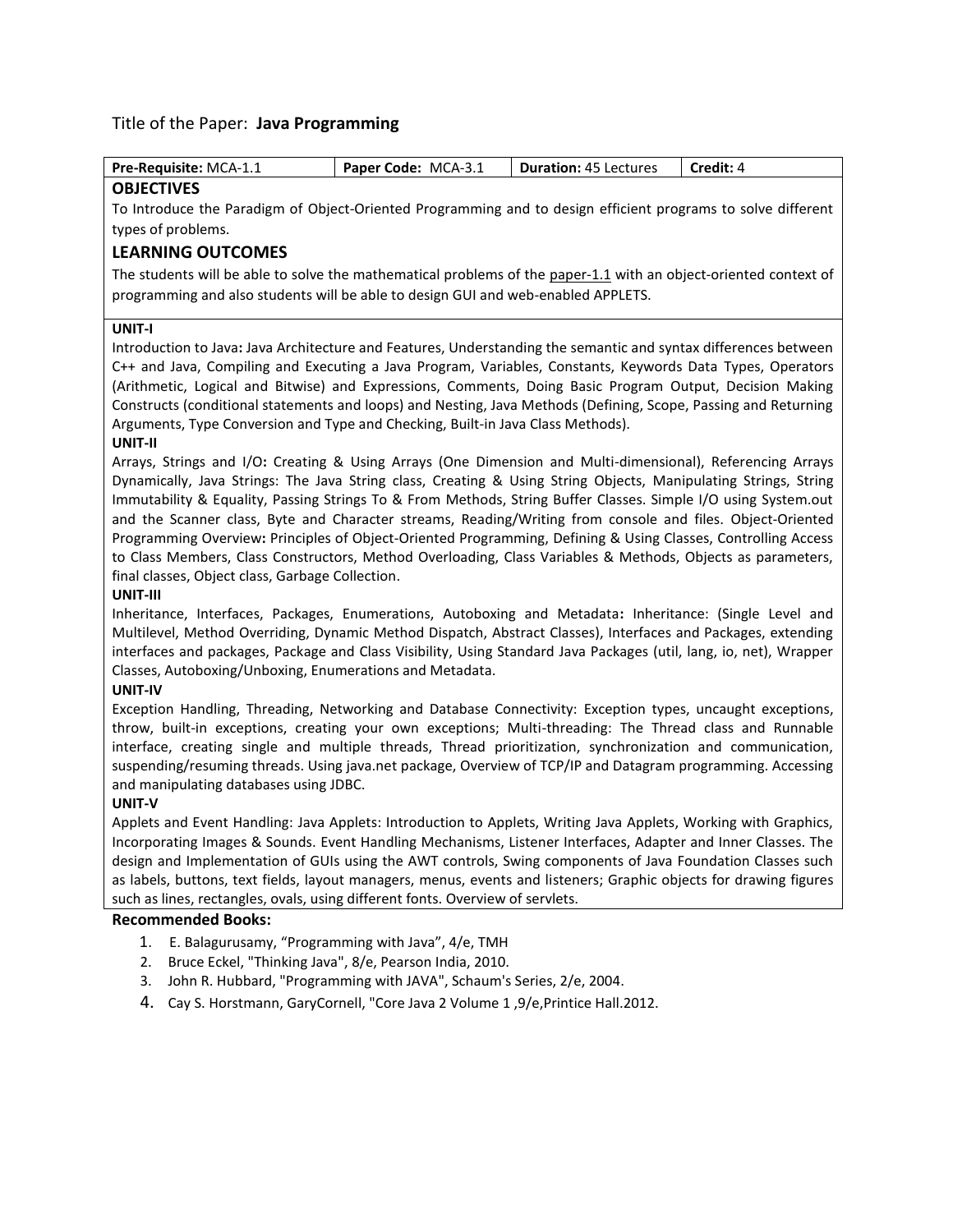## Title of the Paper: **Compiler Design**

| Pre-Requisite: MCA-1.4                                                                                                                                                                                                         | Paper Code: MCA-3.2                                                      | <b>Duration: 45 Lectures</b>                                                                               | Credit: 4 |  |
|--------------------------------------------------------------------------------------------------------------------------------------------------------------------------------------------------------------------------------|--------------------------------------------------------------------------|------------------------------------------------------------------------------------------------------------|-----------|--|
| <b>OBJECTIVES</b>                                                                                                                                                                                                              |                                                                          |                                                                                                            |           |  |
| $\bullet$                                                                                                                                                                                                                      | To provide a thorough understanding of the internals of Compiler Design. |                                                                                                            |           |  |
| ٠                                                                                                                                                                                                                              |                                                                          | To explore the principles, algorithms, and data structures involved in the design and construction of      |           |  |
| compilers.                                                                                                                                                                                                                     |                                                                          |                                                                                                            |           |  |
| $\bullet$                                                                                                                                                                                                                      |                                                                          | Topics include context-free grammars, lexical analysis, parsing techniques, symbol tables, error recovery, |           |  |
| code generation, and code optimization.                                                                                                                                                                                        |                                                                          |                                                                                                            |           |  |
| <b>LEARNING OUTCOMES</b>                                                                                                                                                                                                       |                                                                          |                                                                                                            |           |  |
| Upon Completing the Course, Students will be able to:                                                                                                                                                                          |                                                                          |                                                                                                            |           |  |
| ٠                                                                                                                                                                                                                              | Realize basics of compiler design and apply for real time applications.  |                                                                                                            |           |  |
| Introduce different translation languages<br>$\bullet$                                                                                                                                                                         |                                                                          |                                                                                                            |           |  |
| Understand the importance of code optimization<br>$\bullet$                                                                                                                                                                    |                                                                          |                                                                                                            |           |  |
| ٠                                                                                                                                                                                                                              | Know about compiler generation tools and techniques                      |                                                                                                            |           |  |
| UNIT-I                                                                                                                                                                                                                         |                                                                          |                                                                                                            |           |  |
| INTRODUCTION TO COMPILERS: Definition of compiler, interpreter and its differences, the phases of a compiler,                                                                                                                  |                                                                          |                                                                                                            |           |  |
| role of lexical analyzer, regular expressions, finite automata, from regular expressions to finite automata, pass                                                                                                              |                                                                          |                                                                                                            |           |  |
| and phases of translation, bootstrapping, LEX-lexical analyzer generator. PARSING: Parsing, role of parser, context                                                                                                            |                                                                          |                                                                                                            |           |  |
| free grammar, derivations, parse trees, ambiguity, elimination of left recursion, left factoring, eliminating                                                                                                                  |                                                                          |                                                                                                            |           |  |
| ambiguity from dangling-else grammar, classes of parsing, top down parsing - backtracking, recursive descent                                                                                                                   |                                                                          |                                                                                                            |           |  |
| parsing, predictive parsers, LL(1) grammars.                                                                                                                                                                                   |                                                                          |                                                                                                            |           |  |
| UNIT-II                                                                                                                                                                                                                        |                                                                          |                                                                                                            |           |  |
| BOTTOM UP PARSING: Definition of bottom up parsing, handles, handle pruning, stack implementation of shift-                                                                                                                    |                                                                          |                                                                                                            |           |  |
| reduce parsing, conflicts during shift-reduce parsing, LR grammars, LR parsers-simple LR, canonical LR(CLR) and                                                                                                                |                                                                          |                                                                                                            |           |  |
| Look Ahead LR (LALR) parsers, error recovery in parsing, parsing ambiguous grammars, YACC-automatic parser                                                                                                                     |                                                                          |                                                                                                            |           |  |
| generator.                                                                                                                                                                                                                     |                                                                          |                                                                                                            |           |  |
| UNIT-III                                                                                                                                                                                                                       |                                                                          |                                                                                                            |           |  |
| SYNTAX DIRECTED TRANSLATION: Syntax directed definition, construction of syntax trees, S-attributed and L-                                                                                                                     |                                                                          |                                                                                                            |           |  |
| attributed definitions, translation schemes, emitting a translation. INTERMEDIATE CODE GENERATION:                                                                                                                             |                                                                          |                                                                                                            |           |  |
| intermediate forms of source programs- abstract syntax tree, polish notation and three address code, types of                                                                                                                  |                                                                          |                                                                                                            |           |  |
| three address statements and its implementation, syntax directed translation into three-address code, translation<br>of simple statements, Boolean expressions and flow-of-control statements.                                 |                                                                          |                                                                                                            |           |  |
|                                                                                                                                                                                                                                |                                                                          |                                                                                                            |           |  |
| UNIT-IV                                                                                                                                                                                                                        |                                                                          |                                                                                                            |           |  |
| TYPE CHECKING: Definition of type checking, type expressions, type systems, static and dynamic checking of<br>types, specification of a simple type checker, equivalence of type expressions, type conversions, overloading of |                                                                          |                                                                                                            |           |  |
|                                                                                                                                                                                                                                |                                                                          | functions and operators. RUN TIME ENVIRONMENTS: Source language issues, Storage organization, storage-     |           |  |

allocation strategies, access to non-local names, parameter passing, symbol tables and language facilities for dynamic storage allocation.

#### **UNIT-V**

CODE OPTIMIZATION: Organization of code optimizer, basic blocks and flow graphs, optimization of basic blocks, the principal sources of optimization, the directed acyclic graph (DAG) representation of basic block, global data flow analysis. CODE GENERATION: Machine dependent code generation, object code forms, the target machine, a simple code generator, register allocation and assignment, peephole optimization.

## **Recommended Books:**

1. A.V Aho, M.S Lam, Ravi Sethi, and J.D Ullman, "Compilers, Techniques and Tools", 2<sup>nd</sup> Edition, Pearson Publication.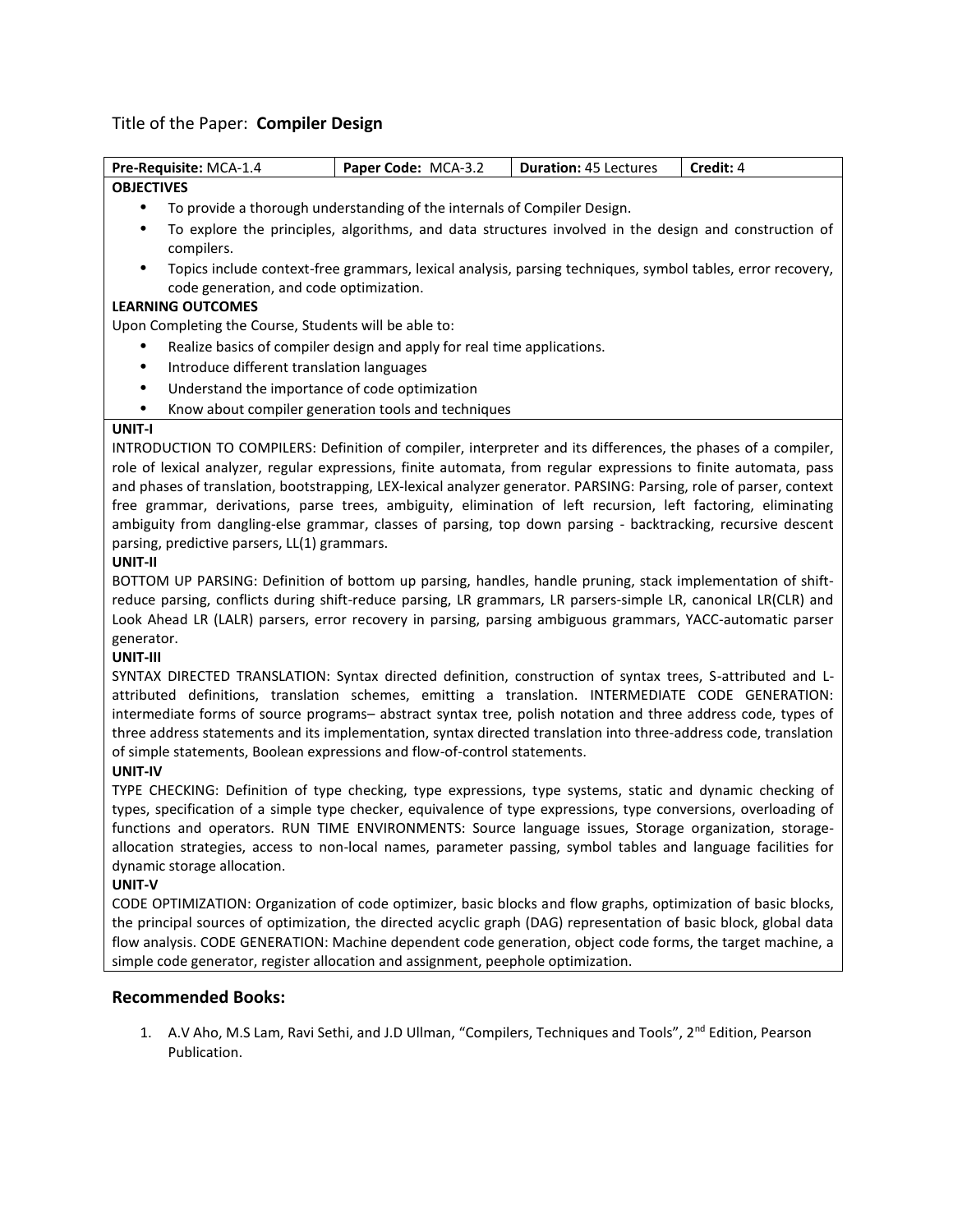# Title of the Paper: **Data Warehousing and Data Mining**

| Pre-Requisite: MCA-2.1                                                                 | Paper Code: MCA-3.3                                                                                                                                                                                | <b>Duration: 45 Lectures</b> | Credit: 4 |  |  |
|----------------------------------------------------------------------------------------|----------------------------------------------------------------------------------------------------------------------------------------------------------------------------------------------------|------------------------------|-----------|--|--|
| <b>OBJECTIVES</b>                                                                      |                                                                                                                                                                                                    |                              |           |  |  |
| To introduce students to the basic concepts and techniques of Data Mining<br>$\bullet$ |                                                                                                                                                                                                    |                              |           |  |  |
| ٠                                                                                      | To develop skills of using recent data mining software for solving practical problems.                                                                                                             |                              |           |  |  |
| $\bullet$                                                                              | To study the methodology of engineering legacy databases for data warehousing and data                                                                                                             |                              |           |  |  |
|                                                                                        | mining to derive business rules for decision support systems                                                                                                                                       |                              |           |  |  |
| $\bullet$                                                                              | Develop and apply critical thinking, problem-solving, and decision-making skills which can                                                                                                         |                              |           |  |  |
|                                                                                        | initiate students about research oriented thinking.                                                                                                                                                |                              |           |  |  |
| <b>LEARNING OUTCOMES</b>                                                               |                                                                                                                                                                                                    |                              |           |  |  |
| Upon Completing the Course, Students will be able to:                                  |                                                                                                                                                                                                    |                              |           |  |  |
| ٠                                                                                      | Understand what data mining is all about.                                                                                                                                                          |                              |           |  |  |
| ٠                                                                                      | Perform the data preparation tasks and understand the implications.                                                                                                                                |                              |           |  |  |
| $\bullet$                                                                              | Demonstrate an understanding of the alternative knowledge representations such as rules,                                                                                                           |                              |           |  |  |
| ٠                                                                                      | decision trees, decision tables, and Bayesian networks.                                                                                                                                            |                              |           |  |  |
| knowledge discovery.                                                                   | Demonstrate an understanding of the basic machine learning algorithmic methods that support                                                                                                        |                              |           |  |  |
| $\bullet$                                                                              | Identify alternative data mining implementations and what might be most appropriate for a                                                                                                          |                              |           |  |  |
| given data mining task.                                                                |                                                                                                                                                                                                    |                              |           |  |  |
| UNIT-I                                                                                 |                                                                                                                                                                                                    |                              |           |  |  |
|                                                                                        | Data preprocessing, Data cleaning, data integration, reduction, data transformation and data                                                                                                       |                              |           |  |  |
|                                                                                        | discretization. Data warehouse modeling, Data warehouse Design and usage, data warehouse                                                                                                           |                              |           |  |  |
|                                                                                        | implementation, from data warehousing to data mining.                                                                                                                                              |                              |           |  |  |
| UNIT-II                                                                                |                                                                                                                                                                                                    |                              |           |  |  |
|                                                                                        | Data cube and OLAP, Data cube computation method, Processing Advanced kinds of Queries by                                                                                                          |                              |           |  |  |
|                                                                                        | exploring cube technology, Multidimensional Data analysis in cube space.                                                                                                                           |                              |           |  |  |
| UNIT-III                                                                               |                                                                                                                                                                                                    |                              |           |  |  |
|                                                                                        | Mining Frequent Patterns, Associations and correlations. Frequent Itemset mining methods, Apriori                                                                                                  |                              |           |  |  |
|                                                                                        | algorithms and Pattern growth approach for mining frequent itemset. Pattern Evaluation methods.                                                                                                    |                              |           |  |  |
| UNIT-IV                                                                                |                                                                                                                                                                                                    |                              |           |  |  |
|                                                                                        | Classification basic concepts, Decision tree induction, Bayes classification methods, Rule based<br>Classification, Model evaluation and selection, Techniques to improve classification accuracy, |                              |           |  |  |
|                                                                                        | Regression techniques, linear, nonlinear regression, logistic regression                                                                                                                           |                              |           |  |  |
| UNIT-V                                                                                 |                                                                                                                                                                                                    |                              |           |  |  |
|                                                                                        | Cluster Analysis basic concepts and methods, Cluster analysis, Partitioning methods, Hierarchical                                                                                                  |                              |           |  |  |
|                                                                                        | methods, Density-Based methods, Grid-Based methods, Evalution of Clustering.                                                                                                                       |                              |           |  |  |
| <b>Recommended Book:</b>                                                               |                                                                                                                                                                                                    |                              |           |  |  |
|                                                                                        |                                                                                                                                                                                                    |                              |           |  |  |
| 1.                                                                                     | J. Han, M. Kamber and J, Pei., "DATA MINING CONCEPTS and TECHNIQUES", 3/ed(Morgan                                                                                                                  |                              |           |  |  |
| Kaufmann Pub.)                                                                         |                                                                                                                                                                                                    |                              |           |  |  |
| 2.                                                                                     | Data mining-the text book by Charu c. Agarwal, 3rd edition, Springer                                                                                                                               |                              |           |  |  |
| 3.                                                                                     | Introduction to Data Mining by Michael Steinbach, Pang-Ning Tan, and Vipin Kumar, Pearson,                                                                                                         |                              |           |  |  |
| 2016 edition                                                                           |                                                                                                                                                                                                    |                              |           |  |  |
|                                                                                        |                                                                                                                                                                                                    |                              |           |  |  |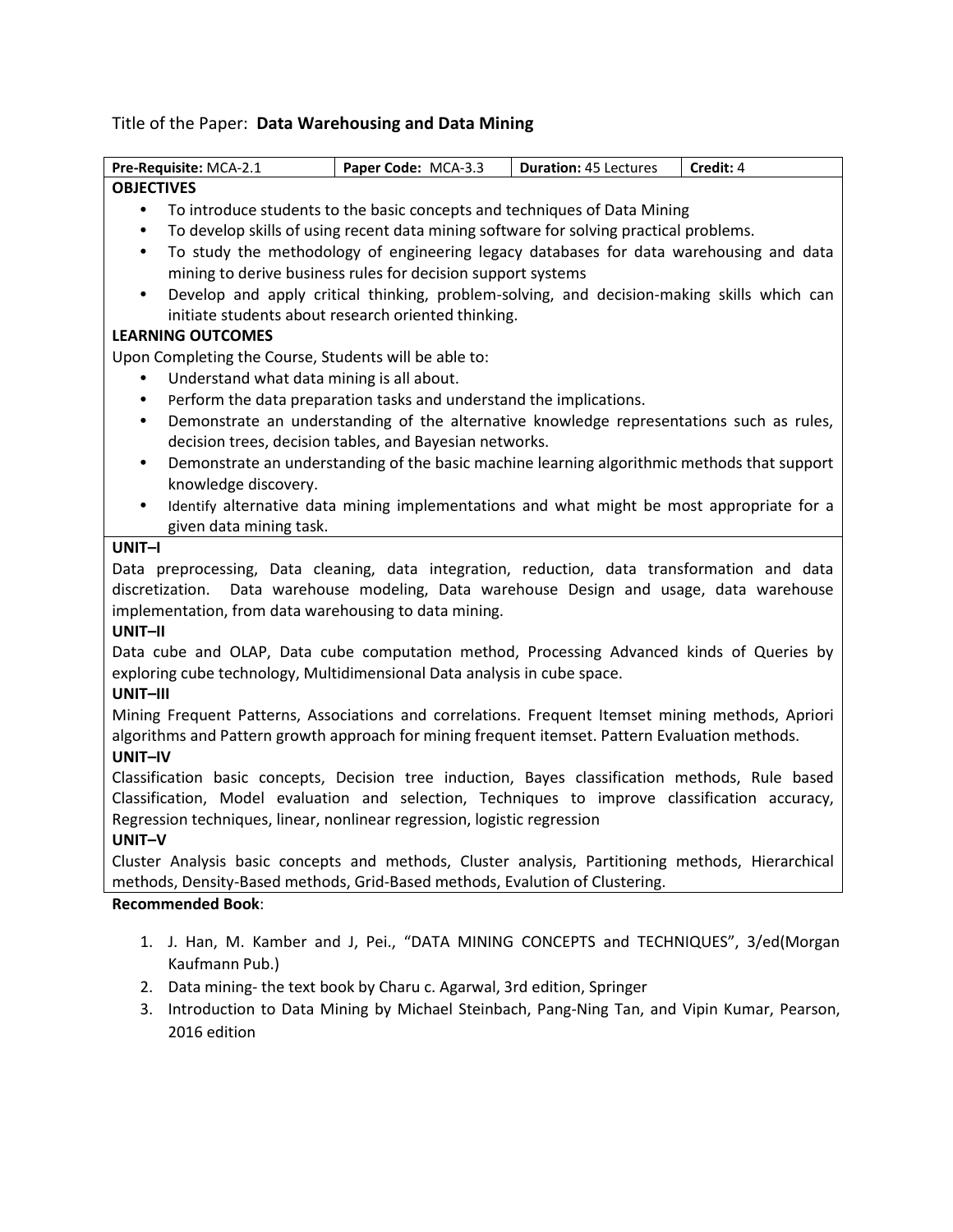# Title of the Paper: **Software Engineering**

| Pre-Requisite: MCA-2.3                                                                                               | Paper Code: MCA-3.4                                                                                    | <b>Duration: 45 Lectures</b> | Credit: 4 |
|----------------------------------------------------------------------------------------------------------------------|--------------------------------------------------------------------------------------------------------|------------------------------|-----------|
| <b>OBJECTIVES</b>                                                                                                    |                                                                                                        |                              |           |
|                                                                                                                      | To learn the way of developing software with high quality and the relevant techniques.                 |                              |           |
| ٠                                                                                                                    | To introduce software engineering principles for industry standard.                                    |                              |           |
| ٠                                                                                                                    | To focus on Project management domain and Software risks management.                                   |                              |           |
| <b>LEARNING OUTCOMES</b>                                                                                             |                                                                                                        |                              |           |
| Upon Completing the Course, Students will be able to:                                                                |                                                                                                        |                              |           |
|                                                                                                                      | Identify, formulate, and solve complex problems by applying different principles of software           |                              |           |
| engineering.                                                                                                         |                                                                                                        |                              |           |
| $\bullet$                                                                                                            | Apply engineering design to produce solutions that meet specified needs with consideration of public   |                              |           |
|                                                                                                                      | health, safety, and welfare, as well as global, cultural, social, environmental, and economic factors  |                              |           |
| $\bullet$                                                                                                            | Communicate effectively with a range of audiences and recognize ethical and professional               |                              |           |
|                                                                                                                      | responsibilities in engineering situations and make informed judgments, which must consider the impact |                              |           |
|                                                                                                                      | of engineering solutions in global, economic, environmental, and societal contexts.                    |                              |           |
| $\bullet$                                                                                                            | Develop and conduct appropriate experimentation, analyze and interpret data, and use engineering       |                              |           |
| judgment to draw conclusions.                                                                                        |                                                                                                        |                              |           |
| UNIT-I                                                                                                               |                                                                                                        |                              |           |
| Professional Software Development, Software Engineering Ethics, Software Processes, Software Process Models,         |                                                                                                        |                              |           |
| Process Activities, Coping with Change, The Rational Unified Process, Agile Software Development, Agile Methods,     |                                                                                                        |                              |           |
| Plan-Driven and Agile Development, Extreme Programming, Agile Project Management, Scaling Agile Methods.             |                                                                                                        |                              |           |
| UNIT-II                                                                                                              |                                                                                                        |                              |           |
| Requirements Engineering, Functional and Non-Functional Requirements, The Software Requirements Document,            |                                                                                                        |                              |           |
| Requirements Specification, Requirements Engineering Processes, Requirements Elicitation and Analysis,               |                                                                                                        |                              |           |
| Requirements Validation, Requirements Management, System Modelling, Context Models, Interaction Models,              |                                                                                                        |                              |           |
| Structural Models, Behavioural Models, Model-Driven, Engineering, Architectural Design, Architectural Design         |                                                                                                        |                              |           |
| Decisions, Architectural Views, Architectural Patterns, Application Architectures.                                   |                                                                                                        |                              |           |
| UNIT-III                                                                                                             |                                                                                                        |                              |           |
| Design and Implementation: Object-Oriented Design using the UML, Design Patterns, Implementation Issues,             |                                                                                                        |                              |           |
| Open-Source Development, Software Testing: Development Testing, Test-Driven Development, Release Testing,            |                                                                                                        |                              |           |
| User Testing, Software Evolution: Evolution Processes, Program Evolution Dynamics, Software Maintenance,             |                                                                                                        |                              |           |
| Legacy System Management, Dependability and Security.                                                                |                                                                                                        |                              |           |
| UNIT-IV<br>Socio-technical Systems: Complex Systems, Systems Engineering, System Procurement, System Development,    |                                                                                                        |                              |           |
| System Operation. Dependability and Security: Dependability Properties, Availability and Reliability, Safety,        |                                                                                                        |                              |           |
| Security. Dependability and Security Specification: Risk-Driven Requirements, Specification, Safety Specification,   |                                                                                                        |                              |           |
| Reliability Specification, Security, Specification, Formal Specification.                                            |                                                                                                        |                              |           |
| UNIT-V                                                                                                               |                                                                                                        |                              |           |
| Dependability Engineering: Redundancy and Diversity, Dependable Processes, Dependable Systems Architectures,         |                                                                                                        |                              |           |
| Dependable Programming. Security Engineering: Security Risk Management, Design for Security, System                  |                                                                                                        |                              |           |
| Survivability. Dependability and Security Assurance: Static Analysis, Reliability Testing, Security Testing, Process |                                                                                                        |                              |           |
| Assurance, Safety and Dependability Cases.                                                                           |                                                                                                        |                              |           |
| <b>Recommended Books:</b>                                                                                            |                                                                                                        |                              |           |
|                                                                                                                      |                                                                                                        |                              |           |
| 1.                                                                                                                   | I. Sommerville, "Software Engineering", 9/e, Addison Wesley.                                           |                              |           |
| 2.                                                                                                                   | R. Mall, "Fundamentals of Software Engineering", 3/e, PHI                                              |                              |           |
| 3.                                                                                                                   | R.S. Pressman, "Software Engineering", A Practitioner's Approach, 7/e, McGraw-Hill, 2009               |                              |           |
| 4.                                                                                                                   | K.K. Aggarwal and Y. Singh, "Software Engineering", 2/e, New Age International Publishers, 2008        |                              |           |
|                                                                                                                      |                                                                                                        |                              |           |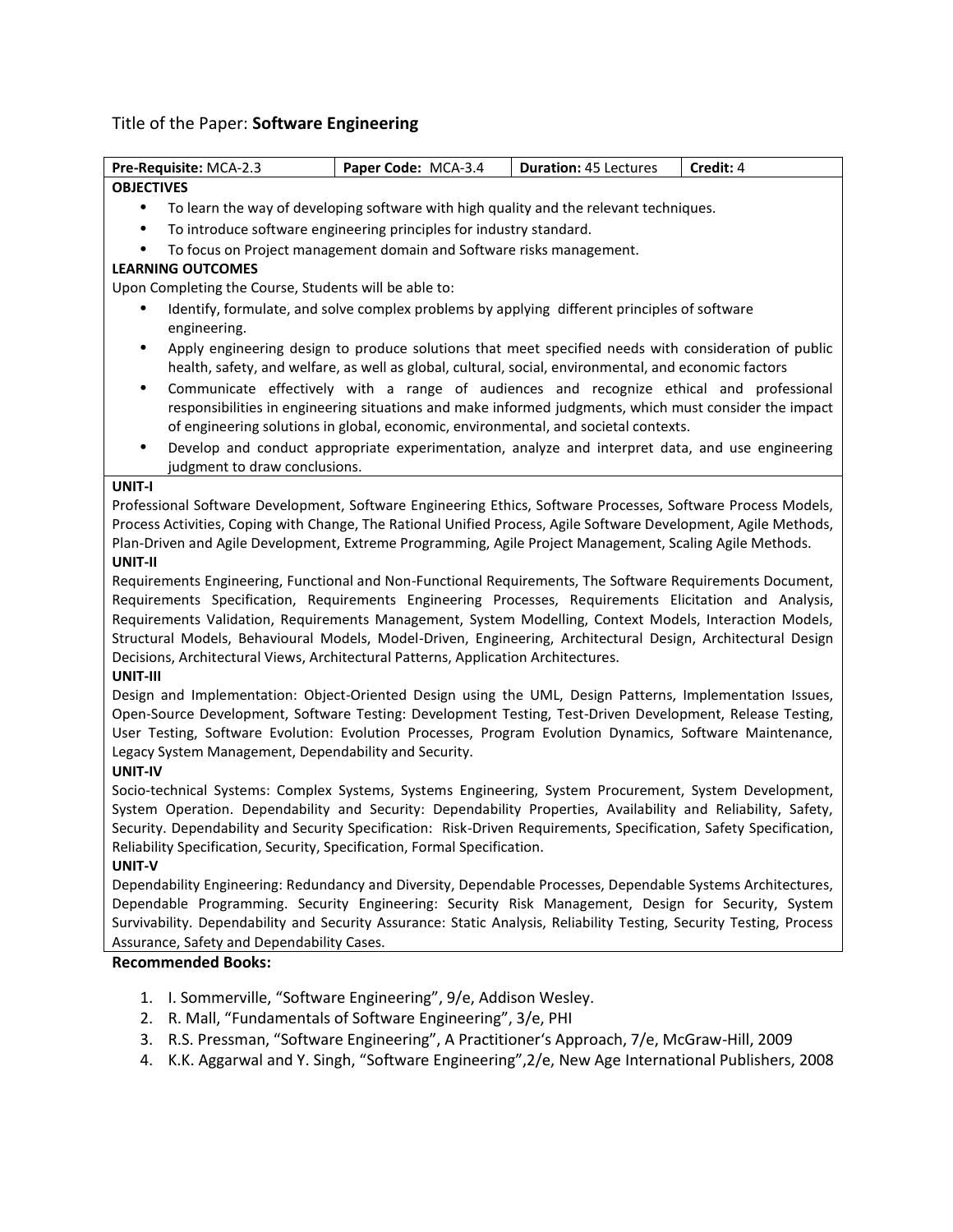Title of the Paper: **Wireless Sensor Networks**

| Pre-Requisite: MCA-1.5                                                                                                                                                                                                                                                                                                                                | Paper Code: MCA-3.5(3)   Duration: 45 Lectures                                                 |  | Credit: 4 |  |  |
|-------------------------------------------------------------------------------------------------------------------------------------------------------------------------------------------------------------------------------------------------------------------------------------------------------------------------------------------------------|------------------------------------------------------------------------------------------------|--|-----------|--|--|
| <b>OBJECTIVES</b>                                                                                                                                                                                                                                                                                                                                     |                                                                                                |  |           |  |  |
| $\bullet$                                                                                                                                                                                                                                                                                                                                             | To understand the basics of Ad-hoc & Sensor Networks.                                          |  |           |  |  |
| $\bullet$                                                                                                                                                                                                                                                                                                                                             | To learn various fundamental and emerging protocols of all layers.                             |  |           |  |  |
| $\bullet$                                                                                                                                                                                                                                                                                                                                             | To study about the issues pertaining to major obstacles in establishment and efficient         |  |           |  |  |
| management of Ad-hoc and sensor networks.                                                                                                                                                                                                                                                                                                             |                                                                                                |  |           |  |  |
| $\bullet$                                                                                                                                                                                                                                                                                                                                             | To understand the nature and applications of Ad-hoc and sensor networks.                       |  |           |  |  |
| $\bullet$                                                                                                                                                                                                                                                                                                                                             | To understand various security practices and protocols of Ad-hoc and Sensor Networks.          |  |           |  |  |
| <b>LEARNING OUTCOMES</b>                                                                                                                                                                                                                                                                                                                              |                                                                                                |  |           |  |  |
| After completing the course, students will be able to:                                                                                                                                                                                                                                                                                                |                                                                                                |  |           |  |  |
| $\bullet$<br>tasks.                                                                                                                                                                                                                                                                                                                                   | Explain the basic concepts of wireless sensor networks, sensing, computing and communication   |  |           |  |  |
| $\bullet$<br>networks.                                                                                                                                                                                                                                                                                                                                | Describe and explain radio standards and communication protocols adopted in wireless sensor    |  |           |  |  |
| $\bullet$<br>nodes.                                                                                                                                                                                                                                                                                                                                   | Describe and explain the hardware, software and communication for wireless sensor network      |  |           |  |  |
| $\bullet$<br>platforms.                                                                                                                                                                                                                                                                                                                               | Explain the architectures, features, and performance for wireless sensor network systems and   |  |           |  |  |
| $\bullet$                                                                                                                                                                                                                                                                                                                                             | Describe and analyze the specific requirements of applications in wireless sensor networks for |  |           |  |  |
|                                                                                                                                                                                                                                                                                                                                                       | energy efficiency, computing, storage and transmission.                                        |  |           |  |  |
| UNIT-I                                                                                                                                                                                                                                                                                                                                                |                                                                                                |  |           |  |  |
| Introduction: Fundamentals of wireless communication technology, the electromagnetic spectrum<br>radio propagation, characteristics of wireless channels, modulation techniques, multiple access<br>techniques, wireless LANs, PANs, WANs, and MANs, Wireless Internet.                                                                               |                                                                                                |  |           |  |  |
| UNIT-II<br>Introduction to adhoc/sensor networks: Key definitions of adhoc/ sensor networks, unique constraints<br>and challenges, advantages of ad-hoc/sensor network, driving applications, issues in adhoc wireless<br>networks, issues in design of sensor network, sensor network architecture, data dissemination and<br>gathering.<br>UNIT-III |                                                                                                |  |           |  |  |
| MAC Protocols: Issues in designing MAC protocols for adhoc wireless networks, design goals,<br>classification of MAC protocols, MAC protocols for sensor network, location discovery, quality, other<br>issues, S-MAC, IEEE 802.15.4.<br>UNIT-IV                                                                                                      |                                                                                                |  |           |  |  |
| Routing Protocols: Issues in designing a routing protocol, classification of routing protocols, table-<br>driven, on-demand, hybrid, flooding, hierarchical, and power aware routing protocols.<br>UNIT-V                                                                                                                                             |                                                                                                |  |           |  |  |
| QoS and Energy Management: Issues and Challenges in providing QoS, classifications, MAC, network<br>layer solutions, QoS frameworks, need for energy management, classification, battery, transmission<br>power, and system power management schemes.                                                                                                 |                                                                                                |  |           |  |  |
| <b>Recommended Books:</b>                                                                                                                                                                                                                                                                                                                             |                                                                                                |  |           |  |  |
| 1. F. Zhao and L. Guibas, Wireless Sensor Network: Information Processing Approach, Elsevier, 2009                                                                                                                                                                                                                                                    |                                                                                                |  |           |  |  |

- 2. E. H. Callaway, Jr. E. H. Callaway, Wireless Sensor Networks Architecture and Protocols, CRC Press, 2009
- 3. C. Siva Ram Murthy, and B. S. Manoj, "AdHoc Wireless networks ", Pearson Education 2008.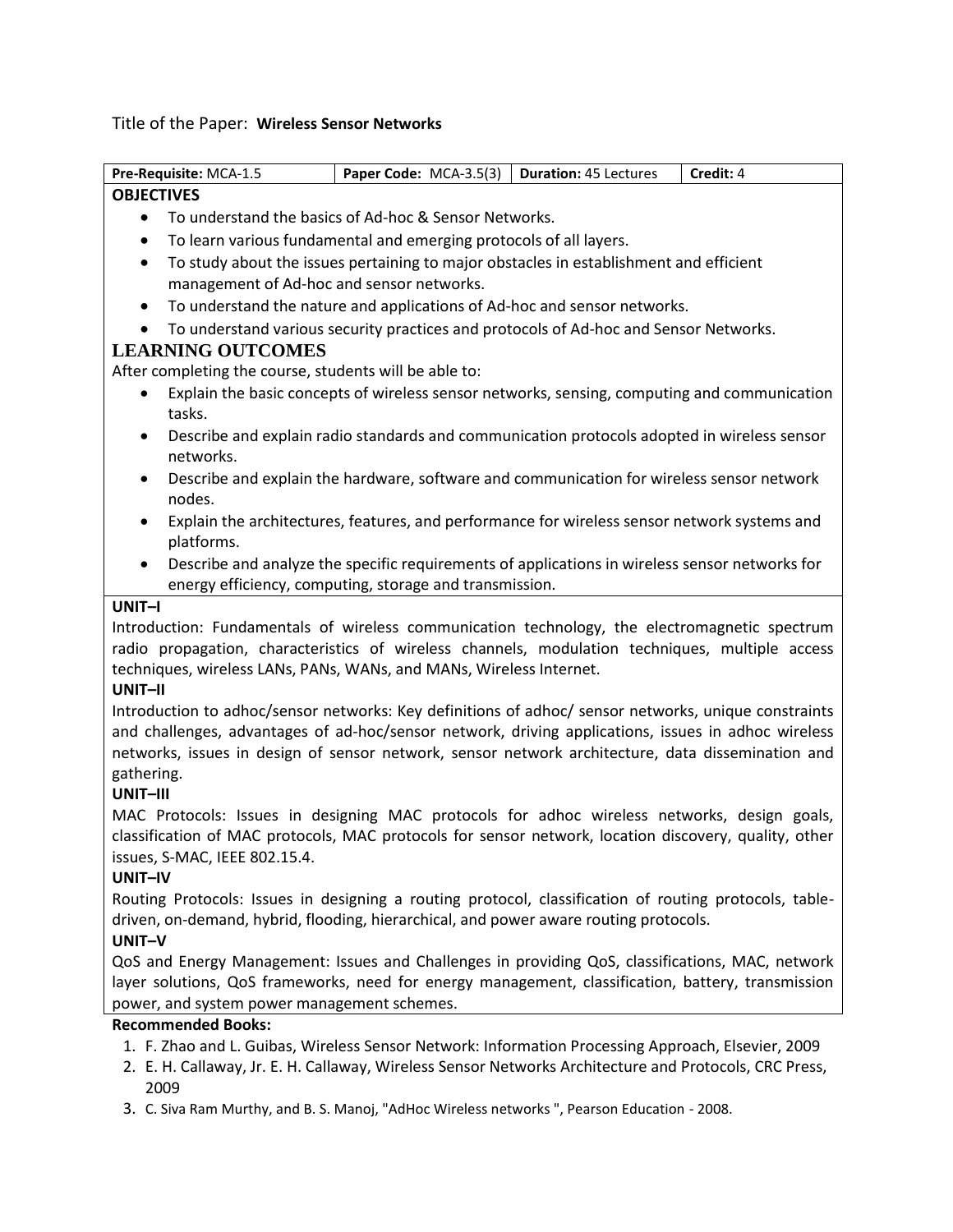## Title of the Paper: **Java Programming Lab**

|                   | Pre-Requisite: MCA-3.1                                                                                                                                                                                                                    | Paper Code: MCA-3.6                                                                                                                                                                                                           | <b>Duration: 90 Tutorials</b> | Credit: 2 |  |
|-------------------|-------------------------------------------------------------------------------------------------------------------------------------------------------------------------------------------------------------------------------------------|-------------------------------------------------------------------------------------------------------------------------------------------------------------------------------------------------------------------------------|-------------------------------|-----------|--|
| <b>OBJECTIVES</b> |                                                                                                                                                                                                                                           |                                                                                                                                                                                                                               |                               |           |  |
|                   |                                                                                                                                                                                                                                           | To make the students aware about the basic concepts and techniques of object oriented programming paradigm                                                                                                                    |                               |           |  |
|                   |                                                                                                                                                                                                                                           | and make them able to design practical problem solving programs using different elements of java.                                                                                                                             |                               |           |  |
|                   | <b>LEARNING OUTCOMES</b>                                                                                                                                                                                                                  |                                                                                                                                                                                                                               |                               |           |  |
|                   |                                                                                                                                                                                                                                           | The Students will be able to do the practical implementation of algorithm and different mathematical problems,                                                                                                                |                               |           |  |
|                   |                                                                                                                                                                                                                                           | which will enable them to design java programs in real world scenario.                                                                                                                                                        |                               |           |  |
|                   | <b>LIST OF EXPERIMENTS:</b>                                                                                                                                                                                                               |                                                                                                                                                                                                                               |                               |           |  |
| 1.                |                                                                                                                                                                                                                                           | Use Eclipse or Net bean platform and acquaint with the various menus. Create a test project, add a test class, and                                                                                                            |                               |           |  |
|                   |                                                                                                                                                                                                                                           | run it. See how you can use auto suggestions, auto fill. Try code formatter and code refactoring like renaming                                                                                                                |                               |           |  |
|                   |                                                                                                                                                                                                                                           | variables, methods, and classes. Try debug step by step with a small program of about 10 to 15 lines which contains                                                                                                           |                               |           |  |
|                   | at least one if else condition and a for loop.                                                                                                                                                                                            |                                                                                                                                                                                                                               |                               |           |  |
| 2.                |                                                                                                                                                                                                                                           | Write a Java program that works as a simple calculator. Use a grid layout to arrange buttons for the digits and for the                                                                                                       |                               |           |  |
|                   |                                                                                                                                                                                                                                           | +, -,*, % operations. Add a text field to display the result. Handle any possible exceptions like divided by zero.                                                                                                            |                               |           |  |
| 3.                | Develop an applet in Java that displays a simple message.                                                                                                                                                                                 |                                                                                                                                                                                                                               |                               |           |  |
| 4.                |                                                                                                                                                                                                                                           | Develop an applet in Java that receives an integer in one text field, and computes its factorial Value and returns it in                                                                                                      |                               |           |  |
|                   |                                                                                                                                                                                                                                           | another text field, when the button named "Compute" is clicked.                                                                                                                                                               |                               |           |  |
| 5.                |                                                                                                                                                                                                                                           | Write a Java program that creates a user interface to perform integer divisions. The user enters two numbers in the                                                                                                           |                               |           |  |
|                   |                                                                                                                                                                                                                                           | text fields, Num1 and Num2. The division of Num1 and Num 2 is displayed in the Result field when the Divide button                                                                                                            |                               |           |  |
|                   |                                                                                                                                                                                                                                           | is clicked. If Num1 or Num2 were not an integer, the program would throw a Number Format Exception. If Num2                                                                                                                   |                               |           |  |
|                   |                                                                                                                                                                                                                                           | were Zero, the program would throw an Arithmetic Exception. Display the exception in a message dialog box.                                                                                                                    |                               |           |  |
| 6.                |                                                                                                                                                                                                                                           | Write a Java program that implements a multi-thread application that has three threads. First thread generates<br>random integer every 1 second and if the value is even, second thread computes the square of the number and |                               |           |  |
|                   |                                                                                                                                                                                                                                           | prints. If the value is odd, the third thread will print the value of cube of the number.                                                                                                                                     |                               |           |  |
| 7.                |                                                                                                                                                                                                                                           | Write a Java program for the following: Create a doubly linked list of elements. Delete a given element from the                                                                                                              |                               |           |  |
|                   | above list. Display the contents of the list after deletion.                                                                                                                                                                              |                                                                                                                                                                                                                               |                               |           |  |
| 8.                | Write a Java program that simulates a traffic light. The program lets the user select one of three lights: red, yellow,                                                                                                                   |                                                                                                                                                                                                                               |                               |           |  |
|                   | or green with radio buttons. On selecting a button, an appropriate message with "Stop" or "Ready" or "Go" should                                                                                                                          |                                                                                                                                                                                                                               |                               |           |  |
|                   |                                                                                                                                                                                                                                           | appear above the buttons in selected color. Initially, there is no message shown.                                                                                                                                             |                               |           |  |
| 9.                | Write a Java program to create an abstract class named Shape that contains two integers and an empty method                                                                                                                               |                                                                                                                                                                                                                               |                               |           |  |
|                   | named print Area (). Provide three classes named Rectangle, Triangle, and Circle such that each one of the classes<br>extends the class Shape. Each one of the classes contains only the method print Area () that prints the area of the |                                                                                                                                                                                                                               |                               |           |  |
|                   | given shape.                                                                                                                                                                                                                              |                                                                                                                                                                                                                               |                               |           |  |
|                   |                                                                                                                                                                                                                                           | 10. Suppose that a table named Table.txt is stored in a text file. The first line in the file is the header, and the remaining                                                                                                |                               |           |  |
|                   |                                                                                                                                                                                                                                           | lines correspond to rows in the table. The elements are separated by commas. Write a java program to display the                                                                                                              |                               |           |  |
|                   | table using Labels in Grid Layout.                                                                                                                                                                                                        |                                                                                                                                                                                                                               |                               |           |  |
|                   |                                                                                                                                                                                                                                           | 11. Write a Java program that handles all mouse events and shows the event name at the center of the window when a                                                                                                            |                               |           |  |
|                   | mouse event is fired (Use Adapter classes).                                                                                                                                                                                               |                                                                                                                                                                                                                               |                               |           |  |
|                   |                                                                                                                                                                                                                                           | 12. Write a Java program that loads names and phone numbers from a text file where the data is organized as one line                                                                                                          |                               |           |  |
|                   | per record and each field in a record are separated by a tab (\\t). It takes a name or phone number as input and                                                                                                                          |                                                                                                                                                                                                                               |                               |           |  |
|                   | prints the corresponding other value from the hash table (hint: use hash tables).                                                                                                                                                         |                                                                                                                                                                                                                               |                               |           |  |
|                   | 13. Write a Java program that correctly implements the producer - consumer problem using the concept of interthread                                                                                                                       |                                                                                                                                                                                                                               |                               |           |  |
|                   | communication.                                                                                                                                                                                                                            |                                                                                                                                                                                                                               |                               |           |  |
|                   |                                                                                                                                                                                                                                           | 14. Write a Java program to list all the files in a directory including the files present in all its subdirectories.                                                                                                          |                               |           |  |
|                   |                                                                                                                                                                                                                                           | 15. Write a Java program that implements Quick sort algorithm for sorting a list of names in ascending order                                                                                                                  |                               |           |  |
|                   |                                                                                                                                                                                                                                           | 16. Write a Java program that implements Bubble sort algorithm for sorting in descending order and also shows the                                                                                                             |                               |           |  |
|                   | number of interchanges occurred for the given set of integers.                                                                                                                                                                            |                                                                                                                                                                                                                               |                               |           |  |
|                   |                                                                                                                                                                                                                                           |                                                                                                                                                                                                                               |                               |           |  |
|                   | <b>Recommended Books:</b>                                                                                                                                                                                                                 |                                                                                                                                                                                                                               |                               |           |  |

- 1. John R. Hubbard, "Programming with JAVA", McGrawHill, Indian Edition
- 2. Joe Wigglesworth and Paula McMillan, "Java Programming: Advanced Topics", CENGAGE
- 3. Cay Horstmann, "BIG JAVA", Wiley, 4<sup>th</sup> Edition